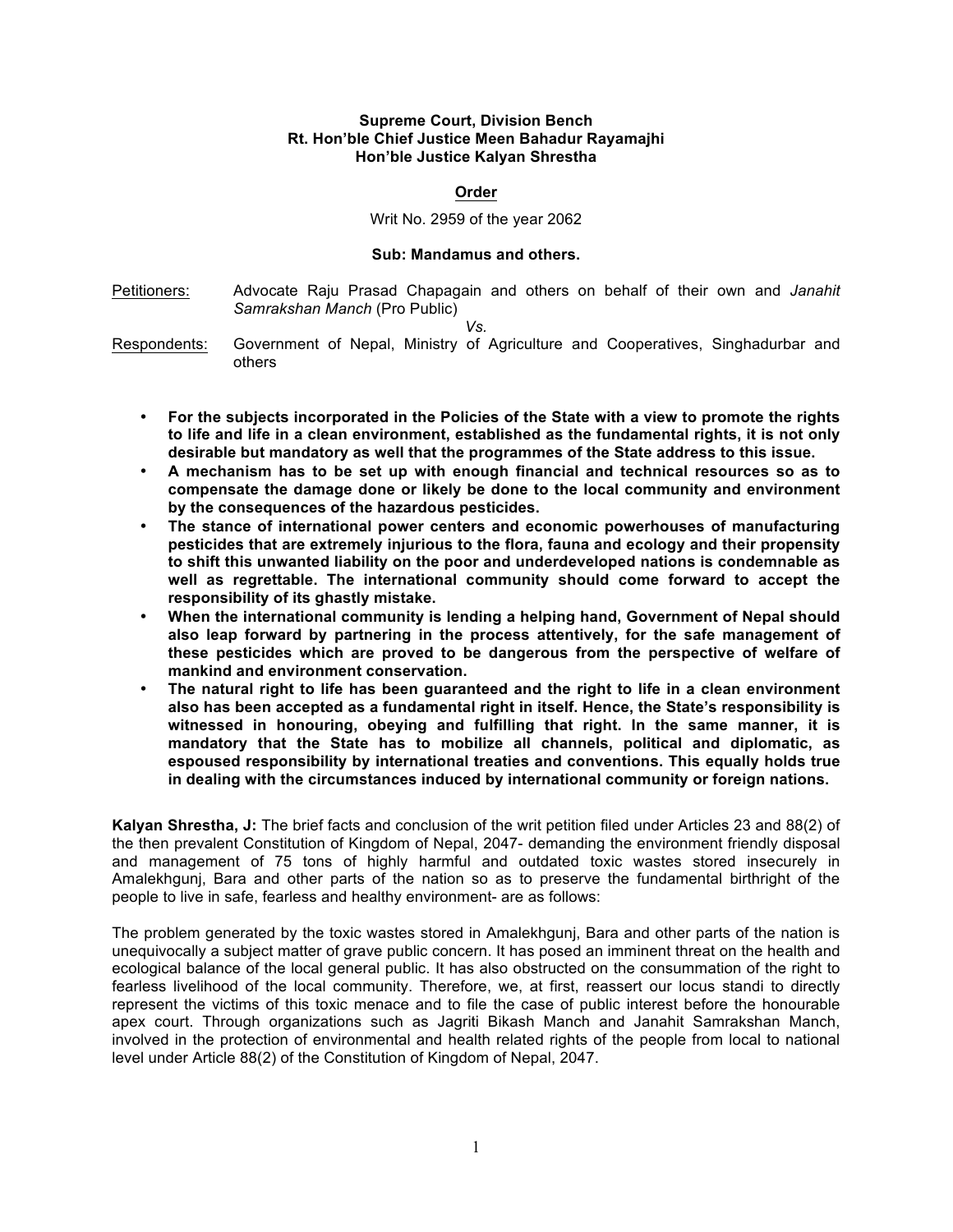Out of the 75 tons of toxic waste hoarded in Nepal, 50 tons have been stocked in the storehouse of the Old Railway at Amalekhgunj since 2032 BS. A study report, Inventory of Pesticide in Nepal, MOEST, 2005, reveals that among the toxics are some of the Persistent Organic Pollutants (POPs), such as Organomercury, Organochlorines as well as other highly hazardous prohibited pesticides posing far reaching effects.

The state of storage and study of the local scenery also speaks of the voluminous environmental problem created therein. Adjacent to the storehouse where pesticides are unsafely kept, lays a school by name of Nepal Rashtriya Madhyamik Bidyalaya. 800 students of different age groups get education there from. Besides, there is human settlement around the site and the storehouse lies along side of East-West Highway where, naturally, a large number of people shuttle to and fro. This place is also located in the proximity of the biggest petroleum reserve of the nation from where petroleum products are supplied across Nepal. In this scenario, the toxic fumes and stink of the pesticides, stockpiled for years and spreading over the air is denting the health of the local inhabitants. Moreover, it has been spreading widescale panic and psychological terror among the local people of the threat posed by probable explosion or accident likely to be induced by seasonal fires, floods, lightening and other natural calamities and the resultant loss of lives and property. In this regard, even the research report named, Inventory of Pesticide in Nepal, 2005, conducted by the respondent Ministry of Environment, Science and Technology, has also highlighted the stockpiling of pesticides in that area as a severe environmental problem.

Similarly, the report of the Health Check-up Camp-2060, conducted by one of the petitioners Jagriti Bikash Manch, too, has exposed the health related problems faced by the local children on account of the toxic wastes. The organization has been raising awareness about the safety measures to be employed so as to minimize the ill-effects of the pesticides faced by school children as well as to be saved from the resultant harm. The report mentions about the health worries such as nausea, vomiting, vertigo and occasional fainting experienced by the teachers and pupils of the school caused by the spread of toxic fumes across the region. Similarly, the report has also drawn attention towards the fact that the patients of skin diseases, respiratory and eye infections constitute a majority of those thronging the local health post. This signals the growing health hazard posed by the said pesticides stored in that locality.

Likewise, the petitioner agency, Janahit Samrakshan Manch had recently collected soil samples of school playground and sent them to the laboratory of Center for Science and Environment (CSE), New Delhi, India to test the chemicals and ascertain the environmental impact imposed upon the region. High amounts of contamination including that of DDT and other pesticides were discovered from the test samples which further throw light on the detrimental impact upon the local environment.

It has been found that apart from Amalekhgunj, pesticides are stored in other parts of the country as well. The latest study by the respondent, Ministry of Environment, Science and Technology itself discloses the various amounts of toxic wastes hoarded across the nation, viz. 6.735 tons in Nepalgunj, 4.761 tons in Khumaltar, 1.66 tons in Biratnagar, 1.65 ton in Hetauda, 1.625 ton in Lumle, 1.485 ton in Khajura, 1.285 ton in Pokhara, 0.85 ton in Birgunj, 0.813 ton in Janakpur, 0.442 ton in Surkhet, 0.37 ton in Banke, 0.214 ton in Kuleshwar, 0.181 ton in Bharatpur, 0.11 ton in Gaighat, 0.09 ton in Lahan, 0.983 ton in Ilam, 0.051 ton in Gulariya, 22 cylinders of Methyl Bromide in NARC, Khumaltar and 21 cylinders of the same substance in Kirtipur-which are kept in insecure position. The plight of the storehouses has been highlighted in the report, cautioning about the threat created by the haphazard storage of pesticides as well as suggesting early disposal of such toxic wastes.

The short-sightedness and wrong policies of the respondents seem to be the culprit behind this plight. Majority of the pesticides are found to be obtained as foreign assistance during the 1970s in the name of reducing poverty by stepping up agricultural production. The failure to assess the deceitful designs of some multinational companies (MNCs) to export the lethal pesticides, banned long back in the 1970s in Europe and America, to the poor countries rather than disposing and managing them in an eco-friendly way has resulted in the stockpiling of such hazardous substances much more than the actual need of consumption in Nepal. The same state of affairs was also conveyed in the briefing paper distributed at a Press Conference convened by the international agency worked against toxic problem, Green Peace, in Katmandu on January 21, 2002.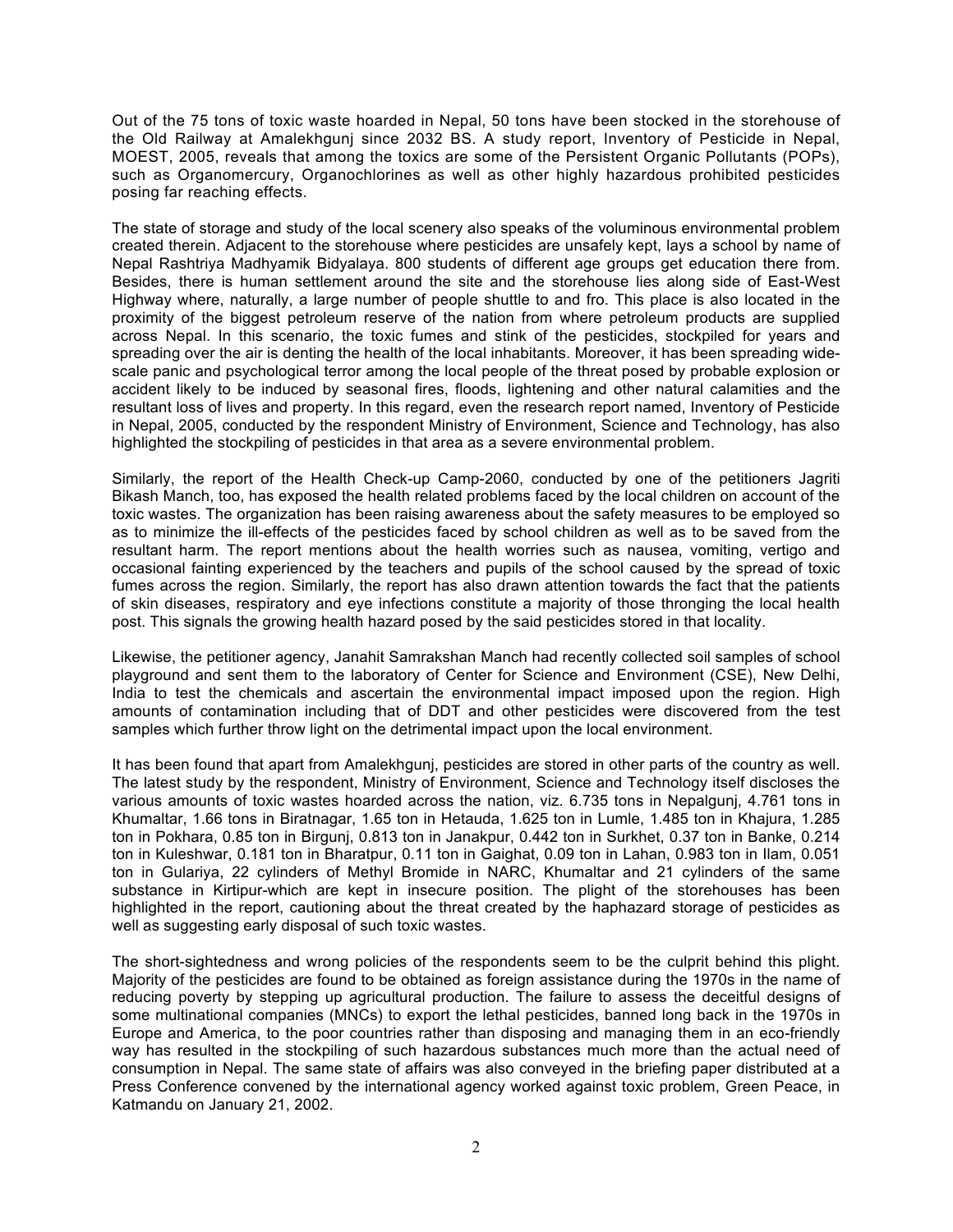In 2002, the Green Peace undertook an investigation into the stockpiling of pesticides in Nepal. The study revealed that products of several pesticide companies, viz. Sumitomo Company of Japan, Shell of the United Kingdom, Sandoz and Hile Novartis of Switzerland, Monsanto, Union Carbide, Cynamide and Dupont of the USA, Bayer, Hoechst, Deggetsch and Urnia Spisch of Germany and Rohan Pollens of France(currently Amentice,wire) are dumped in various storehouses across Nepal. Green Peace had also sensitized the Government to make the manufacturing companies responsible either to take back the pesticides lodged in Nepal or to dispose them off and manage them in an eco-friendly manner within Nepal.

Following the efforts of Green Peace as well as from other national and international sectors, the umbrella organization of pesticide manufacturing companies-Crop Life International had made correspondence to the then His Majesty's Government to send back the haphazardly deposited toxic wastes or to dispose them in an environment-friendly way.

At this context, it is shameful and paradoxical that in spite of the readiness showed by the pesticide manufacturing companies and their umbrella agency, the governmental institutions, herein the respondents, remained indifferent towards this acute problem, failed to feel accountability and thereby nurtured the plight. This has brought to light the cold-heartedness of the respondents towards the right of the citizens to live in a healthy environment as well as towards public health and civil interests.

Apart from Green Peace, Crop Life International and pesticide manufacturing companies, we, the petitioners also, time and again, have moved the Government to make it responsible, to sensitize it and to create pressure regarding the issue. In this regard, at the initiation of 12 organizations working in the environment sector including Janahit Samrakshan Manch, correspondence was done with Ministry of Agriculture and the then Ministry of Population and Environment to initiate early action towards solving this problem induced by toxic pesticides. In the same vein, the petitioner agency Janahit Samrakshan Manch, on Falgun 21, 2061 had written to the Ministry of Agriculture and Cooperatives, now a respondent, relating to the safe management of the 50 tonnes of pesticides lodged in Amalekhgunj. Another petitioner agency Jagriti Bikash Manch, on Jestha 26, 2061, had written to the then Prime Minister including the 20,000 signatures of the local people in order for drawing his attention to this menace. Despite all these efforts, the respondents seem not to be taking any steps towards assuming accountability. Resultantly, the helping gesture of Crop Life International to receive back the pesticides or to safely dispose these could bore no fruit.

Since the Preamble of the Constitution of the Kingdom of Nepal, 2047 had assimilated social justice; environmental justice also can be deemed as being integral to the realm of social justice. The objectives of social justice cannot be justified in the absence of environmental justice. In the same vein, the Supreme Court has been adhering to the principle postulated by Article 12(1) of the Constitution which establishes the right of life in clean environment. State responsibility towards safeguarding the lives and liberties of the people is also enshrined in Article 25(1). Similarly, Article 26(4) has laid down the State responsibility to promote environmental cleanliness by restricting possible adverse effects upon the environment. Under this come the precautionary principles to maintain environmental sanitation which form the unanimous principles of environmental justice and which are to be employed by the State to remain watchful and vigilant towards probable environmental degradation in the future. At this juncture, there remains no contention as to the vital constitutional liability on the side of the respondents to avert the physical and environmental damage triggered by the stockpiling of hazardous chemicals.

It is also a matter of liability on part of the respondents even by way of international laws- to protect the citizens from the adverse effects to their health and well-being as well as from the ill-effects of environmental decay by securely doing off with the pesticides in an eco-friendly pattern. Article 25 of the Universal Declaration of Human Rights, 1948 has declared the right to quality health life as a birthright of the entire human race. In the same spirit, Article 12 of International Convention on Economic, Social and Cultural Rights (ICESCR) 1966 also has required the State to take necessary steps in order for meaningfully conserving the rights of people to healthy living. Nepal, as a State, is bound by these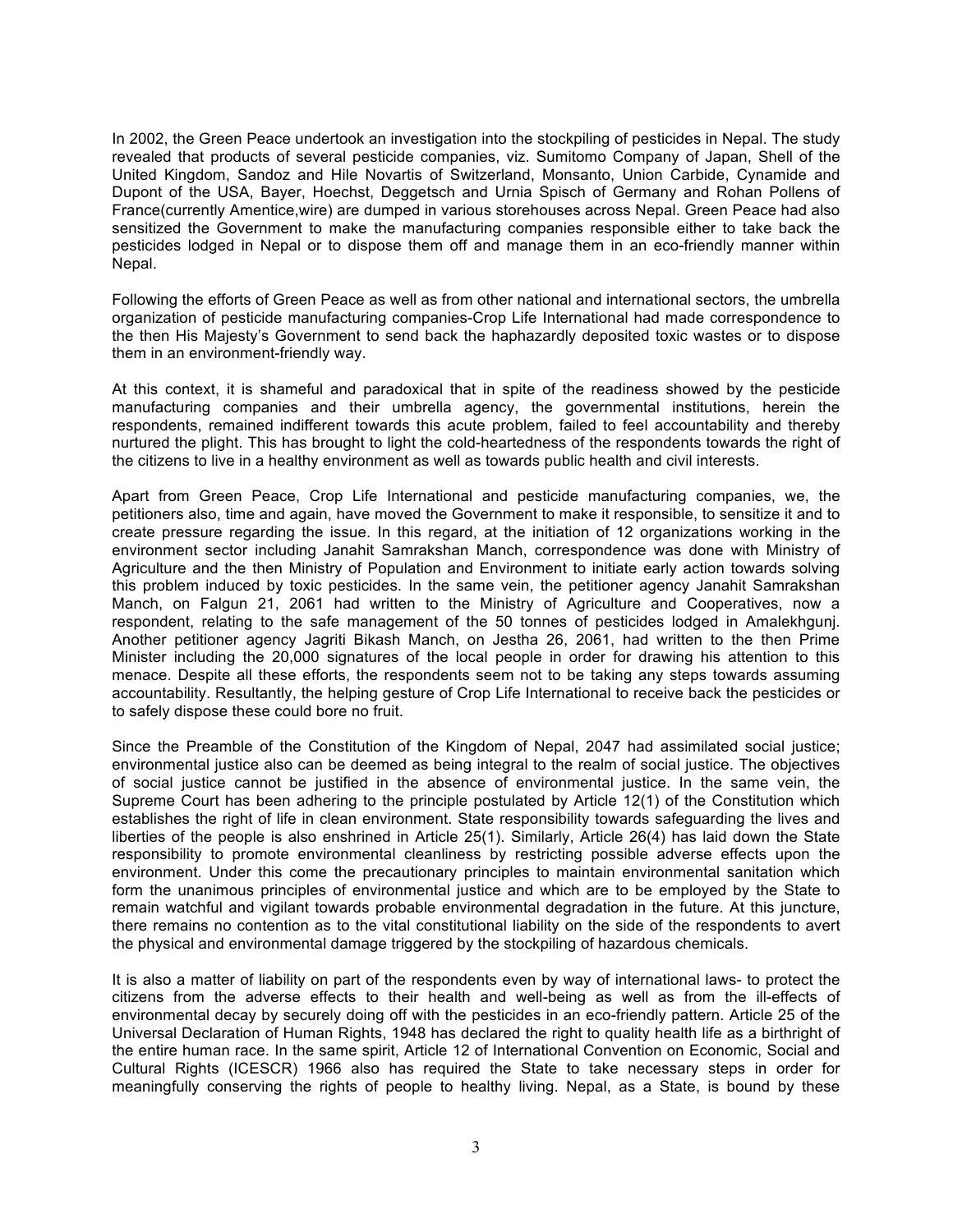international provisions under Clause 9 of the Treaties Act, 2047. However, we kindly inform that it is unfortunate the respondents have shown no sensitivity towards fulfilling this international obligation.

Since the matters related to pesticides are a grave issue invariably related to public health, separate conventions have also been endorsed in this area. At this premise, Stockholm Convention on Persistent Organic Pollutants (POPs) is considered as instrumental. Article 1 of this Convention, endorsed on May 23, 2001, outlines that this has been ratified keeping in mind the 'Precautionary Principle' embodied in Rio Declaration on Environment and Development. Articles 3, 4, 5 and 6 of this Convention have delegated to the State, the obligation to safe and eco-friendly removal and administration of toxic wastes created by Persistent Organic Pollutants (POPs). Nepal has signed on the Convention on April 5, 2002. But she has shown no discernment towards materializing the commitment towards this Convention and that has prompted us to come at the doorsteps of the honourable Supreme Court.

Therefore, on the basis of the reasons and arguments furnished in the aforementioned instances, we seek mandamus and other orders as required in the name of the respondents to do and make arrangement for doing the following actions\tasks under Article 88(2) of Constitution of the Kingdom of Nepal, 2047 in order to deliver complete justice by preserving public health and environment from the risks posed by the pesticides stored in Amalekhgunj and other different parts of the country:

- 1. Safely pack the identified outdated pesticides which have run out of date.
- 2. Safely store such toxic wastes after conducting Preliminary Environment Assessment and Environment Impact Assessment as required by the legal provisions set by Environment Rules 2054.
- 3. After safe storage of the pesticides as mentioned above, to segregate the toxic wastes according to their low or high intensity. Low intensity pesticides which can be disposed here in Nepal should be separated and the rest to be sent back to the pesticide manufacturing companies or their umbrella organization, Crop Life International by holding them accountable.
- 4. Replace the polluted soil and toxic wastes from the impact area in an eco-friendly mode and to sterilize the surroundings.
- 5. Constitute a high level independent committee to ascertain the damages done to the public health due to the storage of pesticides in Amalekhgunj and other places and to provide compensation as suggested by the committee.
- 6. In the days to come, undertake precautionary measures so as there is no adverse impact on public well-being and ecology due to the reserve of toxic wastes as such, discourage import and use of biocidal pesticides and for that purpose, promote and publicize environmentally proven Integrated Pest Management Technology.
- 7. Constitute a high level enquiry committee to identify the authorities responsible of putting public health and environment in peril by remaining insensitive even when pesticide manufacturing companies and their umbrella organization, Crop Life International wrote to His Majesty's Government (then) showing readiness to receive back the chemicals or to dispose them safely and initiate necessary action against them as recommended by the committee.
- Extract the expenses meted out in relation to this case from the respondents-which the petitioners are Raju Prasad Chapagain and others Vs.Government of Nepal and others respondent parties.

The petition requests to issue an interim order to relocate the stored pesticides from the vicinity of school premises to a safer location and reach decision the petition by giving priority in its hearing.

The Single Bench had issued an order to bring forth the petition in preferential basis after obtaining written responses from the respondents (within 15 days).

On the order above, the Office of the Prime Minister and Council of Ministers furnished a written reply seeking the dismissal of the writ petition. The standpoint is that the Office and other offices are made respondents by the petitioner parties without any basis or sound reason; the petitioners have also failed to produce a clear stand on which actions of the respondent parties have violated which of their rights.

The reply has also denied the allegation of governmental recklessness and callousness as being fact less. The government has stored 50.9 metric tons of pesticide on a wooden stand, above the contact of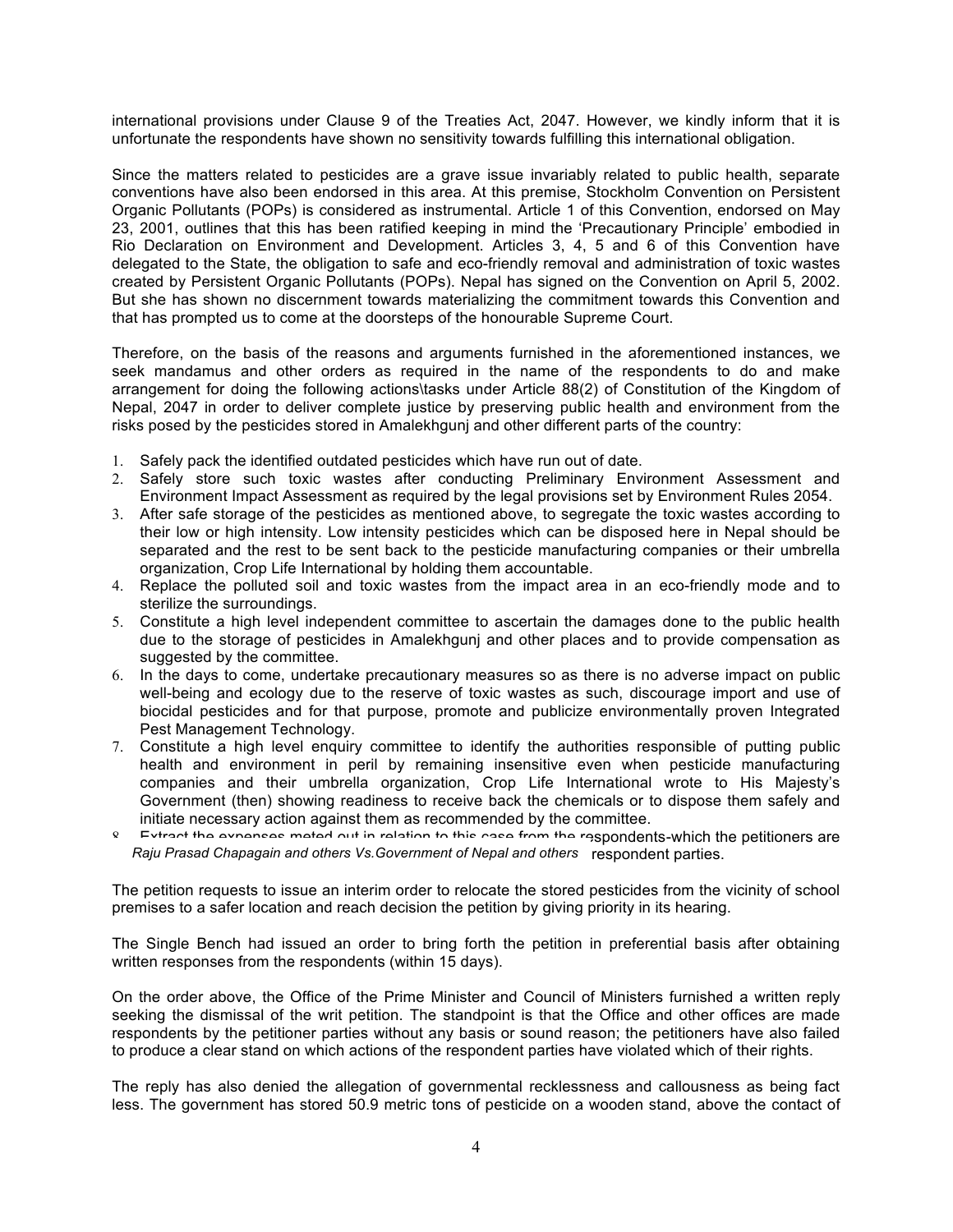wet floor, in a ventilated facility. The 6 member team formed by Ministry of Agriculture and Cooperatives on Ashwin 12, 2061 conducted an on-site inspection, but could not report any discrepancy that could corroborate the scientific basis as claimed by the petitioner. However, it has been pinpointed that repackaging needs to be done according to the varied lots of the pesticides.

It has also been held in the reply that the claim advanced by the petitioners about the plight of the places of storage is also baseless and untrue since packaging and repackaging of the outdated pesticides amounting to 23.357 metric tons, other than from Amalekhgunj have been done complying with the criteria of Sea Transport Regulation Packaging adopted by GEPAG and IMO\UN. The same process has been followed with regards to 43 cylinders of Methyl Bromide lodged in Khumaltar and Green Peace has provided fiscal and technical assistance in this venture.

Currently, Biocidal Pesticides Act, 2048 and Biocidal Pesticides Rules, 2050 are in force in Nepal. Clause 9 of the Act requires that the pesticides traded and used in Nepal be registered with the concerned authority. The very same provision roots out any chance of presence of outdated pesticides at present times. Eight variants of pesticides falling under the Stockholm Convention on Persistent Organic Pollutants have been prohibited. Likewise, Phosphamidon BHC, Lindane and Organomercury Fungicides also have been banned. So, henceforth, there are no chances of stockpiling of such pesticides.

Green Peace did repackaging of the outdated pesticides and also catalogued them. This spells the need for collaborative efforts in addressing this subject of common concern.

The insistence of the petitioners seems to be baseless and untrue also on account of the various measures undertaken by the Government to address this predicament. Till 1993, 114 tons out of 150 tons of toxic wastes reserved in Nepal was safely disposed with the assistance of the Asian Development Bank (ADB). A vision has been taken to dispose gradually-decomposing pesticides in Nepal itself and to destroy elsewhere the persistent ones who leave residues for a longer period of time. Crop Conservation Directorate has been entrusted with the responsibility for this purpose. Observatory tests have been made by the Directorate at a farm in Saptari to determine the effects of disposing the pesticides under the soil and the tests showed no adverse outcomes. The Government has also been mulling on using its own resources towards the removal of these toxic wastes and correspondence is also going on among donor agencies in this regard.

Regular inspection and on-site testing is also in progress. No leakage or the possibility of it had been found from the metal drums and plastic containers holding the pesticides in an inspection carried out by a taskforce formed by the Ministry of Agriculture and Cooperatives on Ashwin 12, 2061. Similarly, a report from a regular inspection conducted by a 4 member taskforce on Falgun 22, 2061 found the storage area and its status as satisfactory. Likewise, a previous team who visited the site from Chaitra 3 to 5, 2054 had given a report that provided the pesticides are stored in the present condition and if regular monitoring is made, the toxic wastes could not affect public health and environment for at least 10 years to come. That technical team had interacted with the local people, journalists, school, police, and administration, representatives of the Agricultural Tools Corporation, the Village Development Committee and the District Development Committee before reaching to this conclusion. Moreover, a joint meeting of the Secretaries of Ministries of Agriculture and Environment on Baisakh 28, 2062 constituted a taskforce which has recommended on Jestha 12, 2062 that the nesticides can be relocated to the godown of National Seeds Company Prasad Chapagain and others Vs.Government of Nepal and others this regard.

In order for fulfilling the obligations created by the Stockholm Convention, to which Nepal is a signatory, POPs Enabling Activities Project is functioning in partnership with the Ministry of Environment, Science and Technology, GEF and UNIDO. The Project is scheduled to accurately record the presence of pesticides industrial chemicals and Dioxin/Fuvans gases leaked and littered across Nepal and to prepare an action-plan so as to destroy them. It is also entitled to make an action-plan for the enforcement of the Convention and to search for alternatives against persistent pollutants and pesticides. The Government is also mooting on becoming a party to the Stockholm Convention on POPs as well as Rotterdam Convention on PIC. This will help the Government in strengthening the national capacity on managing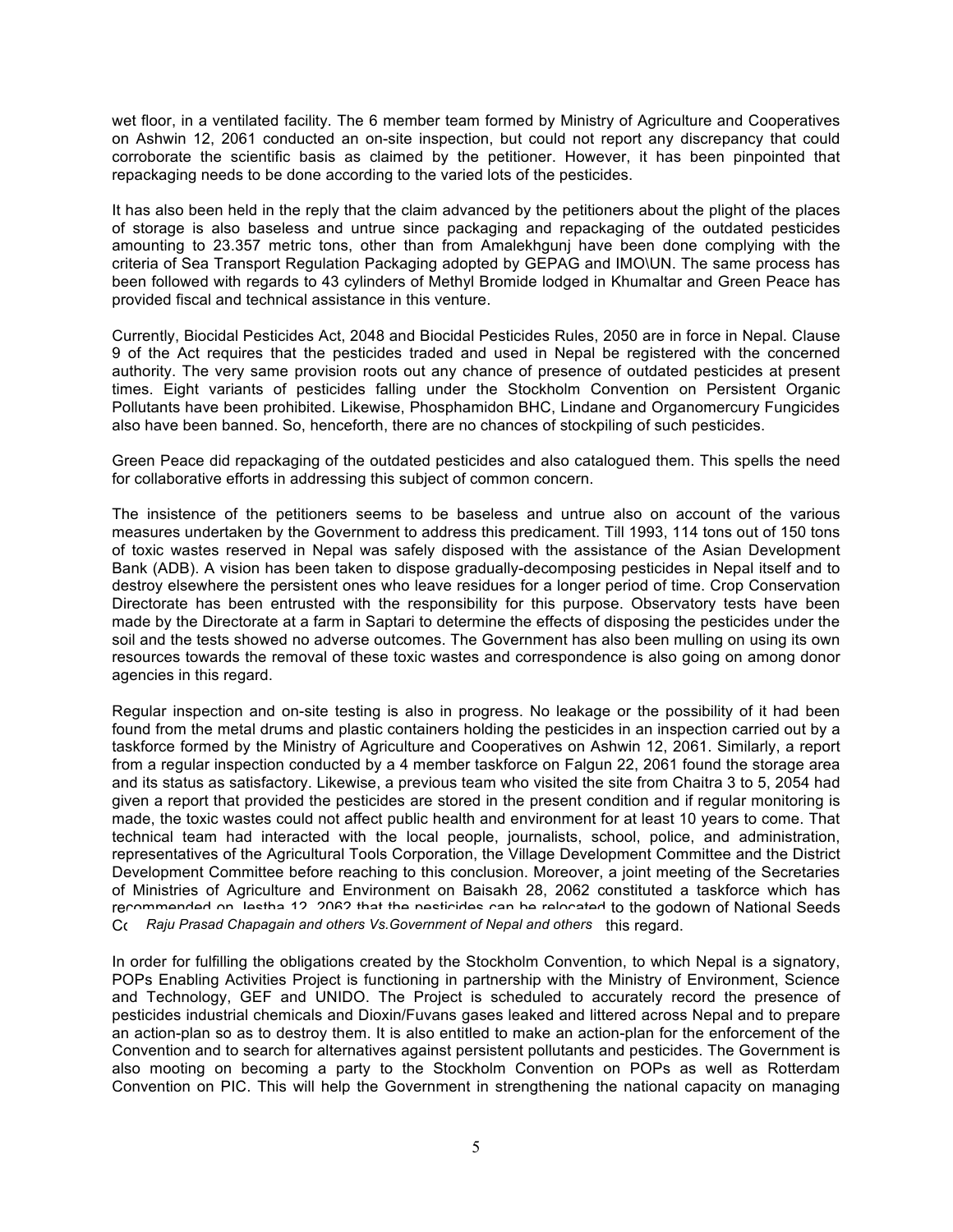pesticides and chemicals, in transfer of relevant technology and in increasing fiscal and technical assistance. All these measures testify to prove the allegations of the petitioners to be false.

The claim that the Rule of Law has been ridiculed in this case is also baseless in the sense that Environment Protection Act, 2053, formulated to realize the objective of livelihood in a clean and healthier environment, contains numerous provisions in this concern. The Government's each and every step and efforts are directed and will be directed towards the technical, legal, practical and human aspects of life. Nepal has shown its solidarity towards the efforts made in issues related to environment at the international level as well. Periodic amendments to the existing laws are also undergoing. Nepal has also pledged to ban import of Methyl Parathene and Monocrotofus pesticides which come under the PIC list by January 1, 2007 as part of fulfilling WTO's obligation in the agricultural sector.

Target has been set for packaging and repackaging of the outdated pesticides in terms of their sensitivity. In this process, 22 tons of toxic waste has already been repackaged and the remaining pesticides will be stored securely. Local opposition has stopped local disposal of waste which was feasible. Regular supervision of the areas in which the pesticides are kept is being undertaken. In coordination with NARC, investigative analysis is being made to delist Methyl Parathene and Monocrotofus pesticides as per Nepal's commitment. In order to fend off possible dangers to public health and environment posed by specific types of pesticides used in agricultural and health sector, ban of such types of chemicals is enforced which signals Nepal's solidarity towards the efforts in restoring environment at the international level. In this vein, the Ministry has internalized the suggestions made by the respondents regarding the storage and disposal of pesticides currently deposited in Nepal.

Considering the aforementioned arguments, the Ministry of Agriculture and Cooperatives has urged, in its written reply, to quash the writ petition as the claim of the petitioner is baseless and not founded on truth.

The Stockholm Convention on Persistent Organic Pollutants concluded on May 21, 2001 with a view to ban the production, trade and use of Persistent Pollutants which have induced environmental crisis on a worldwide scale. Nepal has also expressed its commitment to the Convention by signing on it on April 5, 2002. In order for fulfilling the obligations created by the Stockholm Convention, POPs Enabling Activities Proiect is functioning in partnership with the Ministry of Environment, Science and Technology, and UNIDO. The Global Environment Facility is rendering financial assistance to this project.

The writ petitioners in their petition have raised the issue of import and disposal of harmful pesticides after duly performing environmental audit and assessment, as prescribed by Environment Protection Act, 2053 and Environment Protection Rules, 2054. In this sense, it is evident that the Act and the Rules came into force from Asar 10, 2054 and Asar 12, 2054 respectively. First of all, in Nepal, pesticide such as DDT was used in the 1950s eradicate malaria from the Terai region. Since the last four decades, pesticides as BHC, DDT, Aldrin, Dieldrin, etc are being used in a widespread scale with the objective of increasing agricultural output. This tells that the pesticides are being imported from that time and began to deposit ever since. I would like to convince the respected Court that after the enforcement of the above Act and Rules, the administration of such pesticides is being done as specified in the laws and will be so. Moreover, the aforementioned project formed under this Ministry has also aimed to prepare a National Implementation Plan (NIP) in order to facilitate implementation of the Stockholm Convention.

Nepal, after being a signatory to the Stockholm Convention, the condition is such that until a National Working Plan is drawn up after obtaining accurate records of the outdated pesticides financial and technical support from the donor agencies as well as the Global Environmental Facility cannot be mobilized. As per the decision of the first Conference of the Parties to Stockholm Convention, held in May 2 to 6, 2005, in order to obtain financial assistance for fulfilling obligations to the Convention the State should be: a) a developing nation and b) a signatory to the Convention. So, I would like to kindly inform that, in order for being eligible for fiscal aid to dispose outdated toxic waste and to manage the persistent pesticides according to the spirit of the Convention, Nepal has already taken step for the accession to the Treaty and homework has also been initiated to make it a party state.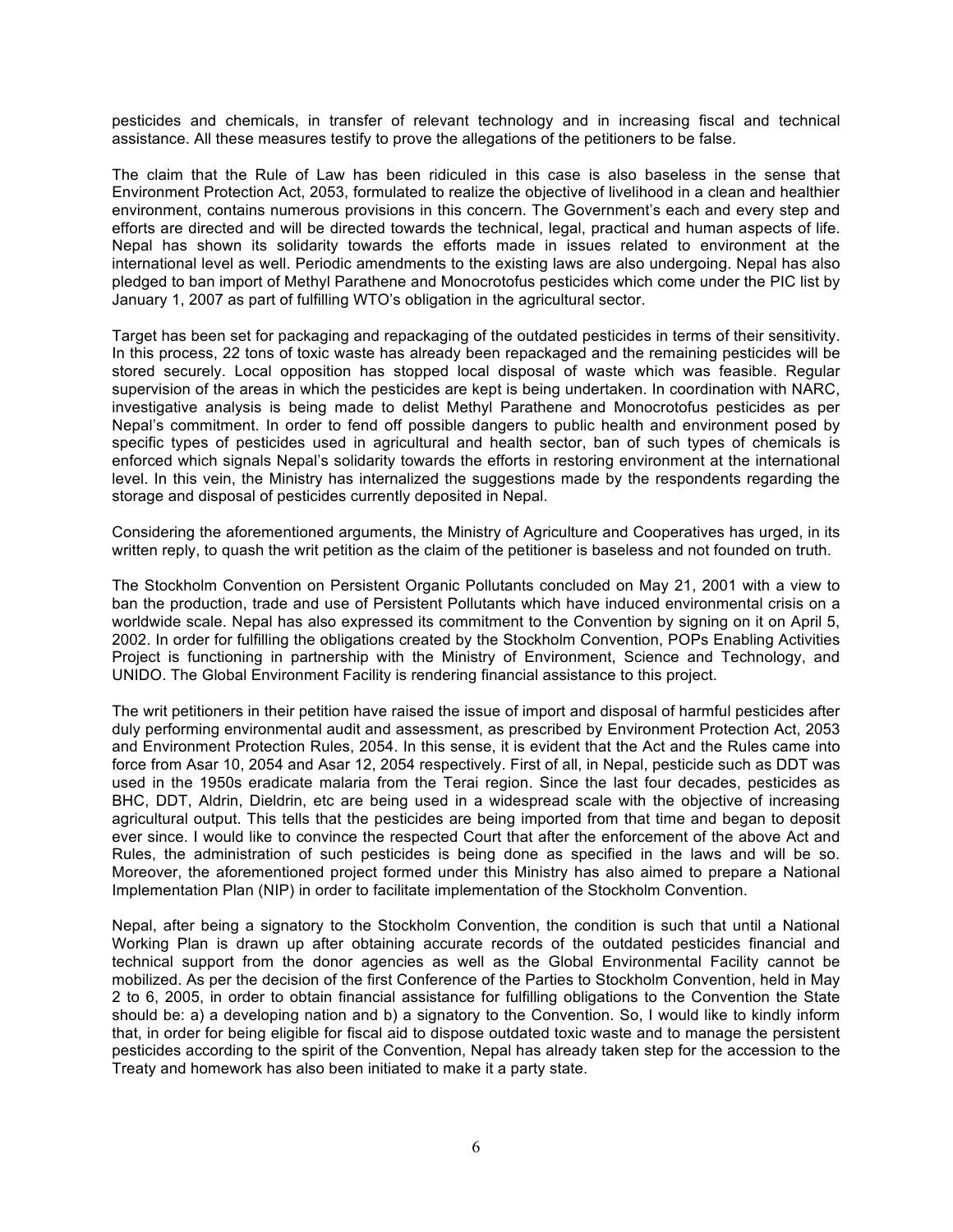Disposing and managing the outdated pesticides is an uphill task. To safely dispose these toxic chemicals in an eco-friendly manner, they need to be burned in at least 1200-1500 degree centigrade in an incinerator for 1-2 seconds, failing which, it will result in the production of more lethal gases and their emission in the atmosphere. Furthermore, to check the spread of fumes and gases those are produced after the burning. Air Pollution Control Device needs to be installed in such incinerator so that the poisonous fumes are absorbed therein. The technological arrangement as such is lacking in Nepal and that has created hurdles in timely removal of the outdated pesticides. This calls for the need of sending those chemicals to European or other countries with such incineration plants and technological preparedness. This process amounts to millions of rupees which need to be arranged for.

Besides the mechanism to dispose persistent pesticides, legal basis and guidelines are also needed. Now, when the Stockholm Convention is already in effect, full compliance of the provisions for disposal of pesticides needs to be observed. For this, necessary infrastructure such as Detailed Inventory, institutional and legal frameworks, necessary mechanism is required and a National Implementation Plan should be sketched out incorporating all these elements. So it will be easier only after preparation of the plan, to proceed with the disposal of toxic wastes. The ministry is headed in the same direction. At this point, I would like to assert my commitment towards early and environment-friendly removal of the outdated pesticides which are considered highly injurious to public wellbeing and atmosphere.

The Ministry of Environment, Science and Technology, on the basis of the above arguments, in its written reply, has urged for the dismissal of the writ petition as there is no ground present for issuing mandamus as demanded by the petitioners, since the Ministry is involved towards early and environment-friendly disposal and management of the outdated, hazardous pesticides.

At this, the Court issued an order on Jestha 1, 2063 demanding:

- a) To extract written reply from the Ministry of Environment, Science and Technology on what progresses are made on the issues pointed out by the report of Inventory of Pesticides in Nepal, POPs Enabling Project, April, 2005 by attaching a replica of the inventory.
- b) To extract written reply from the Ministry of Foreign Affairs on what progresses are made on the correspondence done by Crop Life International on October 26, 2001 through the then Nepalese Ambassador to Belgium Mr.Kedar Bhakta Shrestha, to His Majesty's Government (then) expressing its willingness to take back the pesticides indiscriminately deposited in Nepal.
- c) To duly submit the petition to the bench with documents once they are acquired.

On this, since it was not been seen that the Court's order of Jestha 1, 2063 was sent to Ministry of Environment, Science and Technology, the Court ordered to seek reply within 7 days from that concerned Ministry. Likewise, since the Ministry of Foreign Affairs had communicated with the Ministry of Agriculture and Cooperatives regarding the withdrawal of pesticides indiscriminately stored in Nepal, the Court on Baisakh 25, 2065 ordered to furnish reply relating to that episode as well.

The Supreme Court, further, on Mangshir 4, 2065, ordered to write down to the Secretaries of the Ministries of Agriculture and Environment to be physically present on the day of hearing, in order to inform the Bench about the future plan regarding the disposal of the pesticides.

On the writ petition duly submitted before the Bench, learned Advocate Prakash Mani Sharma on behalf of the petitioners presented the case. He mentioned in his arguments that the Interim Constitution of Nepal, 2063 and the former Constitution as well, has granted Nepali citizens the right to life. Similarly, the rights of environment and health are also constitutionally guaranteed. In this regard, the policies and programmes of the respondent, the Government of Nepal should have been oriented towards the consummation and practice of the citizens' constitutional right to live in a clean environment. However, in practice, it is bluntly opposite. Amalekhgunj of Bara district remains as a hub of the East-West Highway, where more than 50 tons of outdated pesticides is arbitrarily stockpiled. Adjacent to the depot where pesticides are unsafely kept, lies a school by name of Nepal Rashtriya Madhyamik Bidyalaya. Besides, there is human settlement encircling the site and the depot lies along side of East-West Highway where, naturally, a large number of people shuttle to and fro. This place is also located in the proximity of the Nepal Oil Corporation's biggest petroleum reserve of the nation. Because of this, health related ailments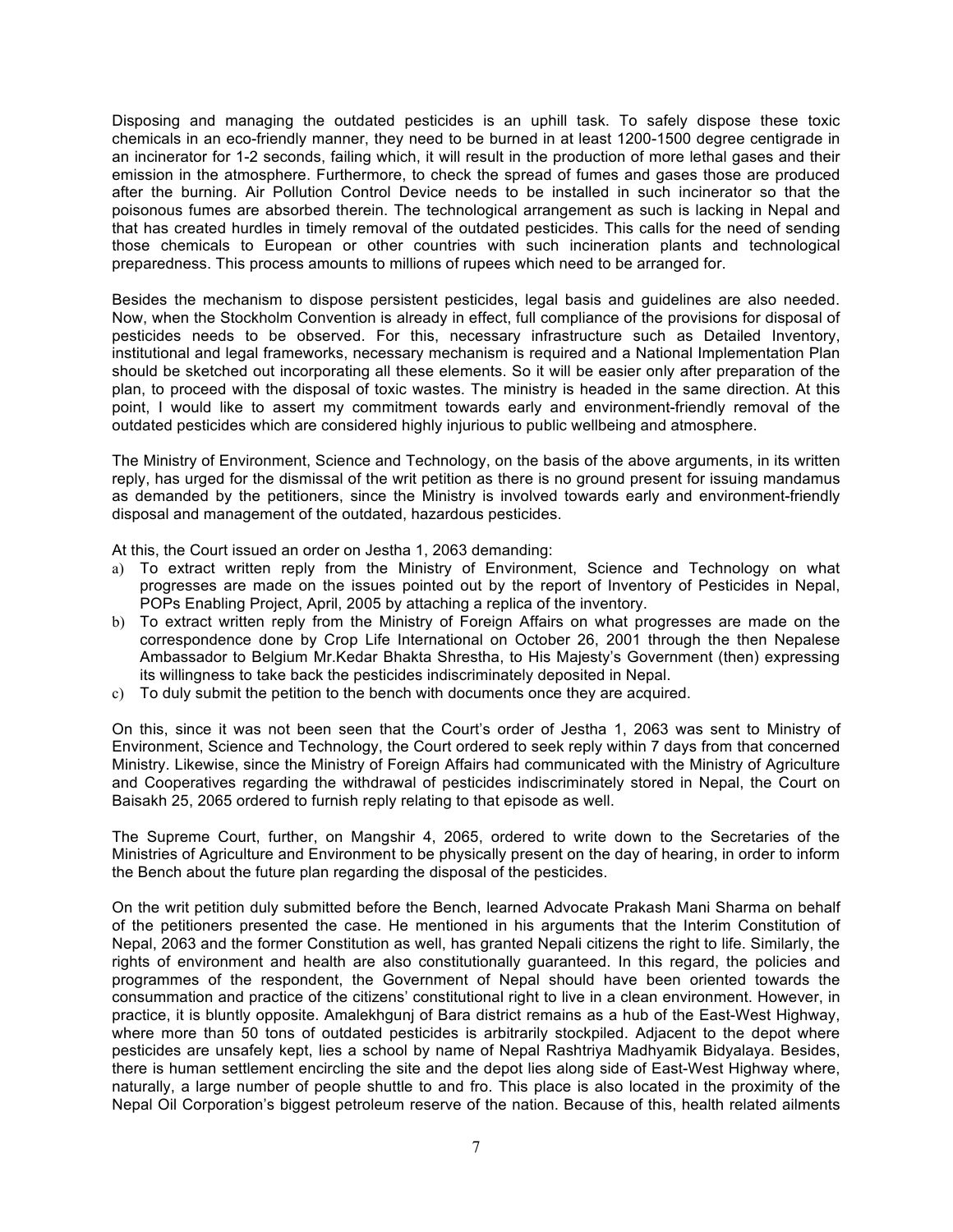have begun to be seen among the local populace including children of the local school. Notwithstanding, it has created a grave threat posed by probable leakage likely to be induced by explosion or accident which may result in large-scale loss of lives and property. This fact has been corroborated by studies carried out by the petitioner agencies as well as other institutions.

Nepal has been a signatory of Stockholm Convention on Persistent Organic Pollutants (POPs) since 2001. Articles 3, 4, 5 and 6 of the Convention lay down the responsibility of the State in managing the pesticides that come under POPs and their resultant wastes. This makes it clear that the duty of safely disposing such types of pesticides rests on the Government of Nepal.

Green Peace, an INGO working in the environmental sector, conducted a study of the stockpiled pesticides in Nepal and sensitized the Government to make the manufacturing companies responsible to dispose them off in a safe manner. Similarly, the umbrella organization of pesticide manufacturing companies-Crop Life International had also committed to withdraw the toxic wastes to the countries of their origin. However, due to the negligence of the respondents, this task is far from being accomplished. Advocate Sharma advocated for the need of issuance of mandamus against the respondents as requested in the petition.

Joint Attorney Mr.Yubaraj Subedi, appearing on behalf of the Government of Nepal refuted the claim that the toxic wastes are being housed in an unsafe manner. All protective measures have been employed in storing the pesticides so that no harm is inflicted to the health of the public. Since those pesticides cannot be disposed in Nepal, the Government is working towards sending them back to the related manufacturing company. Since this process is going to be completed in near future, the condition to issue the order of mandamus does not arise. He pleaded that, therefore, the writ petition should be dismissed.

Secretary of the Ministry of Agriculture and Cooperatives Mr.Braj Kishor Prasad Singh and Secretary of the Ministry of Environment, Science and Technology Mr.Uday Raj Sharma who have appeared at the hearing following a previous order of the Court, briefed the Bench about the technical aspects of the pesticides, ways to dispose them securely and the efforts of the Government in this regard. The bench was informed that pesticide such as DDT was used in the 1950s to wipe out malaria from the Terai region. Since the last four decades, pesticides as BHC, DDT, Aldrin, Dieldrin, etc. are being used with the objective of increasing agricultural output. The pesticides were imported as part of the agricultural loan lent by the ADB and due to lack of their timely use, began to deposit ever since. Out of the date-expired pesticides, 114 tons of easily destroyable pesticides are already disposed off. Currently 50 metric tons out of 74 tons of pesticide across the country, is housed in Amalekhgunj. It cannot be disposed in Nepal. Therefore, it should be sent to the country of its origin. Huge amount of monetary resources is needed for that purpose and Nepal also lacks the technical prowess to send back the toxic wastes. International assistance is indispensable for this purpose. Nepal has already ratified the Stockholm Convention on Persistent Organic Pollutants (POPs), 2001. Even going by its provisions, it is the liability of the manufacturing companies to receive back and safely dispose such chemicals. The Government has been working in this direction. Government of Nepal is also engaged in preparing and submitting a National Implementation Plan as it remains instrumental in enforcing the Convention. The Secretaries also notified that within a year, all these preparations will be met and the pesticides are safely disposed.

After studying the petition and written replies, listening to the arguments presented by the learned lawyers of both sides and after discussion with the secretaries of the concerned ministries, the decision was found to be taken focusing on the following matters:

- a) What is the nature of adverse impact meted out against the environment and public health through the emission, transportation and disposal of such persistent pesticides? And what efforts are underway to minimize such ill-effects?
- b) What liability is formed against Government of Nepal and the international community towards the safe removal of these toxic substances?
- c) Whether or not there is a condition to issue order as requested in the writ petition?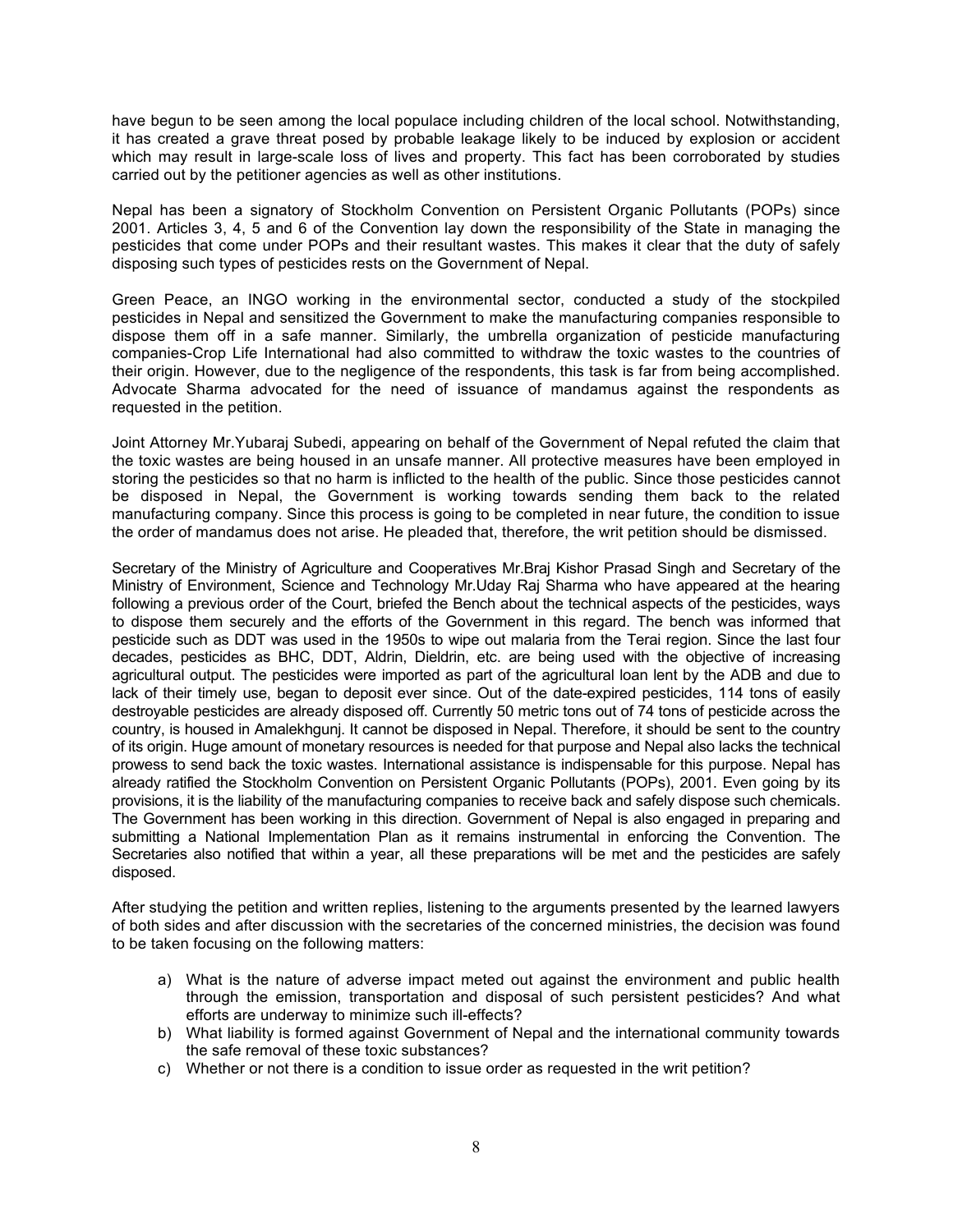While contemplating on the first question to be decided and on analyzing the instances put forth in the petition, it is clear that the respondents have stockpiled nearly 75 tons of outdated hazardous pesticides in different parts of the nation. Out of them, some belong to the category of Persistent Organic Pollutants (POPs) such as Organomercury, Organochlorines which are highly injurious and have long-lasting effects. Fifty tons of pesticides have been housed in Amalekhgunj at the depot of Old Railway since 2032 BS. Adjacent to the storehouse, lies a school by name of Nepal Rashtriya Madhyamik Bidyalaya. Eight hubnderd students of different age groups get education there from. Besides, there is human settlement encircling the site and the storehouse lies along side of East-West Highway where, naturally, a large number of people shuttle to and fro. This place is also located in the proximity of the Nepal Oil Corporation's petroleum reserve. The ill-effects of this storage have already been shown in the school children. Moreover, bases have been given to the existence of a grave threat posed by probable explosion or accident likely to be induced by seasonal fires, floods and other natural calamities and the resultant loss of lives and property as well as environmental catastrophe.

Upon going through the written reply of the respondents including that of Ministry of Agriculture and Cooperatives, it is understood that nearly 75 metric tons of outdated POPs are hoarded in Amalekhgunj and other parts of the country. Government of Nepal is undertaking various researches so as to ascertain the impact upon the local population. 50.9 metric tons of outdated toxic wastes are kept in Amalekhgunj while 23.357 metric tons are stored elsewhere in Nepal. 43 cylinders of Methyl Bromide are also housed in. Green Peace International has helped in packaging and repackaging of the pesticides other than that of Amalekhgunj. It has been mentioned in the reply that even the pesticides at Amalekhgunj have been stored on a wooden stand, above the contact of wet floor, in a ventilated facility. There is neither leaking nor the chance of leakage.

From the petition as well as the written replies, the fact is disclosed that the pesticides stockpiled in Amalekhgunj and other parts of the country have run out of date, cannot be destroyed easily, bear farreaching ill-effects, and are extremely dangerous from the viewpoint of public health and ecology. To add on that, 50.9 metric tons of the toxic waste is lodged in a single place Amalekhgunj. Adjacent to the storehouse where pesticides are kept, lies a school by name of Nepal Rashtriya Madhyamik Bidyalaya. Ailments such as nausea, vomiting, vertigo and occasional fainting experienced by the teachers and pupils of the school caused by the spread of toxic fumes across the region, have come up in a health check-up. Similarly, the patients of skin diseases, respiratory and eye infections constitute a majority of those thronging the local health post. The respondents are unable, in their written replies, to refute this claim on concrete grounds, made by the petitioners on the basis of research. Likewise, One of the petitioner agencies, Janahit Samrakshan Manch, on July 2005, collected soil samples of school playground and sent them to the laboratory of Center for Science and Environment (CSE), New Delhi, India to test the chemicals and ascertain the environmental impact imposed upon the region. High amounts of contamination including that of DDT and other pesticides were found out from the test samples. The respondents are also unable to disprove this fact or tell otherwise, which has been backed by replica of the report submitted together with the writ petition.

One of the respondents, the Ministry of Agriculture and Cooperatives, in its written reply, has stated that the harmful pesticides stored in places other than Amalekhgunj have been packaged and repackaged following international standards. This makes it clear that the pesticides kept in Amalekhgunj are far from being properly and safely stored. Similarly, a 6 member committee constituted by the same Ministry on Ashwin 12, 2061, after on-site inspection, had pointed out the need to repackage the toxic wastes by analyzing their individual lots. However, the written response furnished by the Ministry remains silent on whether that recommendation was met or not. Likewise, a previous 3 member team who visited the site from Chaitra 3 to 5, 2054 had given a report that provided the pesticides are stored in the present condition and if regular monitoring is made, the toxic wastes could not affect public health and environment for at least 10 years to come. Even counting from that, 12 years have passed by. So it seemed clear that now the pesticides have grown to be detrimental from the point of view of civic health and environment.

This way, even the studies and researches carried out from the government side have stressed in packaging and repackaging of the pesticides pursuing international standards and in speedy relocation or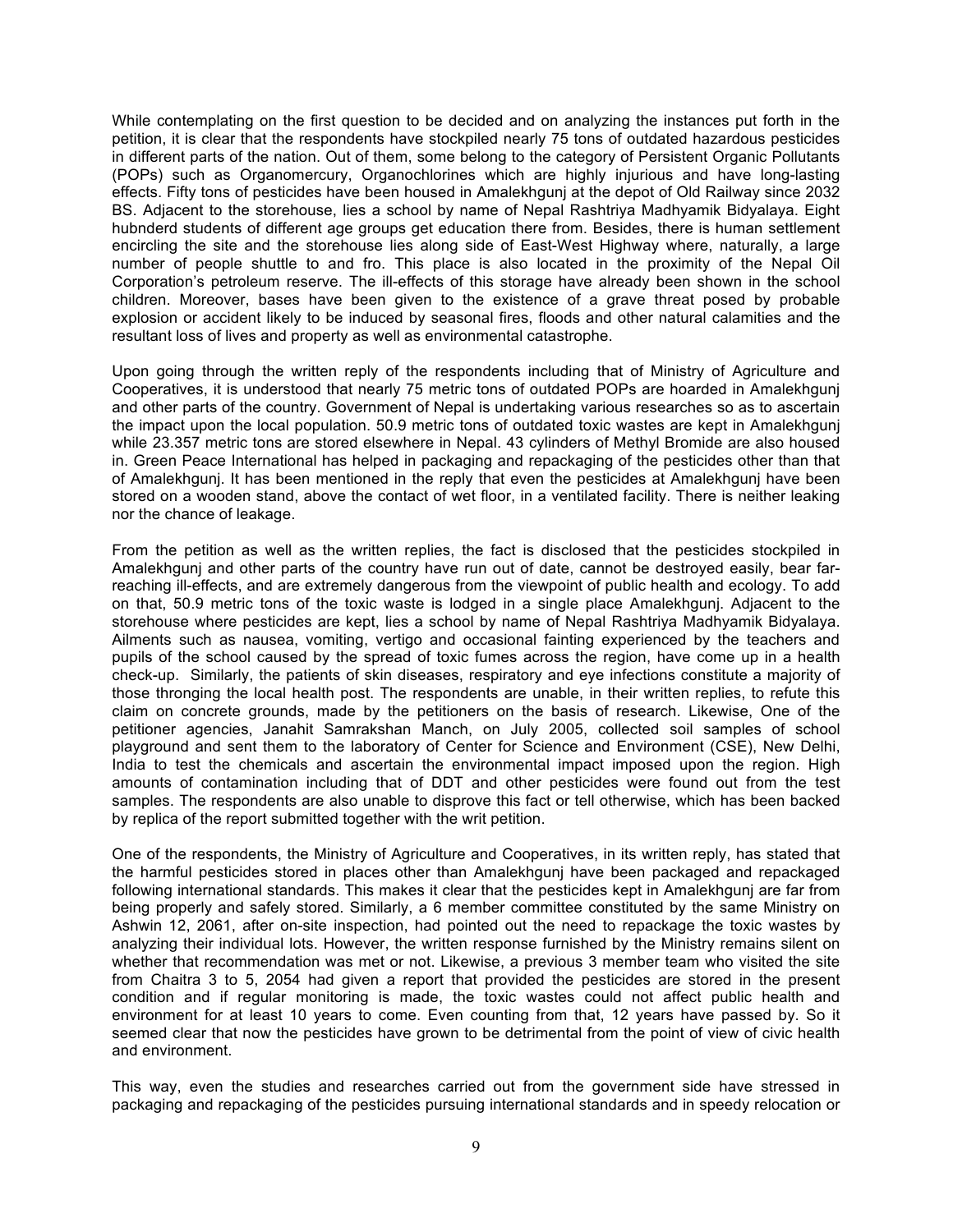safe disposal of these chemical wastes. This proves beyond doubt that the pesticides are serving as pertinent danger and threat to the lives of the school children, local community and the environment. Even the Secretaries of the Ministries of Agriculture and Environment could not negate this fact. Thus, it has been established unequivocally that the hazardous pesticides stored in Amalekhgunj and other parts of the nation are capable of bringing, at any point of time, terrible and unthinkable peril towards the local human community and the ecology.

Serious apprehensions and concern have been demonstrated from time to time at the international level on the devastating effects on human health and environment cast by persistent pesticides. There could be no argument on the opportunities of better livelihood created by the highest urge of technical and physical advancement which have helped towards making lifestyle easier, well attended and qualitative. Those nations who had been forerunners in the campaign to industrialization are reaping rich benefits too. However, the developing nations are compelled only to bear the brunt of development, in other words, only the adverse effects of environmental degradation.

The moving and never ending nature of development has brought about another indefinite and gloomy outcome with it. Its forgettable aspect is present before us in the form of environmental destruction. Therefore, the developing and underdeveloped countries are faced with a two-way challenge. On one hand, they have to satiate the need of development and on the other, have to check the adverse impact upon environment created as a negative effect of development.

The relentless exploitation of natural resources at the pretext of development has endangered the natural state of Earth itself. As a result, frightful problems such as the climate and weather change have to be faced with. The excessive exploitation of natural resources by the current generation has immediate repercussions on environment and human health. Its long-standing effect is even more disturbing. Much time has elapsed since voices were raised that rights of the upcoming generations over the Earth should also be secured; and not only of the present generation. Since the obligation of safely handing down Earth to the newer generations lies with the current one, the notion of sustainable development has advanced which tells of striking a fine balance between environment and development.

This issue was significantly raised in the Earth Summit held at Rio de Janeiro of Brazil in 1992. This summit attended by almost all the nations of the world, released 21-point declaration commonly known as Agenda 21. It advanced the concept of 'precautionary principles' in addition to other, so as to arrest environmental degradation. This declaration has emphasized on cutting down production of harmful, environment-degrading substances and to maintain special vigil on the trafficking and disposal of such substances. In order for implementing the provisions of the Summit, several international conventions, declarations and commitments have been made and promulgated. This has attracted the attention of the world about the negative impact of hazardous pesticides in an organized way.

As a matter of fact, the concept of environment justice tries to advance the key notions of human rights, public health, ecology and development in a balanced approach. Even more, the right of freedom from pollution has become a subject of primary concern and care. Pollution adversely affects the elements of nature in totality. Not only human beings, pollution seriously dent the spheres of flora and fauna, water resources and air as well. The density of its negative impact is growing geometrically. Due to this, threat is looming upon the safer status of the Earth itself.

Harmful chemical pesticides that group under the persistent pollutants might have been produced to save the human race from the dangers of other animals or to increase the agricultural output. How much mankind had gained from them is altogether a different question. But in course of time, their disastrous side outweighed their beneficial aspect. After this has been proved by scientific facts, even the distant generations have to pay the price of the niceties that mankind had enjoyed for a short time. Therefore, it was all but natural that voices are raised to delimit the production and import-export of such substances. Concurrently, the issue of saving environment and the general public from the hazards of unused, stockpiled and long-affecting pesticides has emerged as a grave challenge before us.

The need for exclusive technology to dispose the pesticides, the involvement of real risks in the process, the requirement of huge amount of sums as well as the repercussions of disposal upon public health and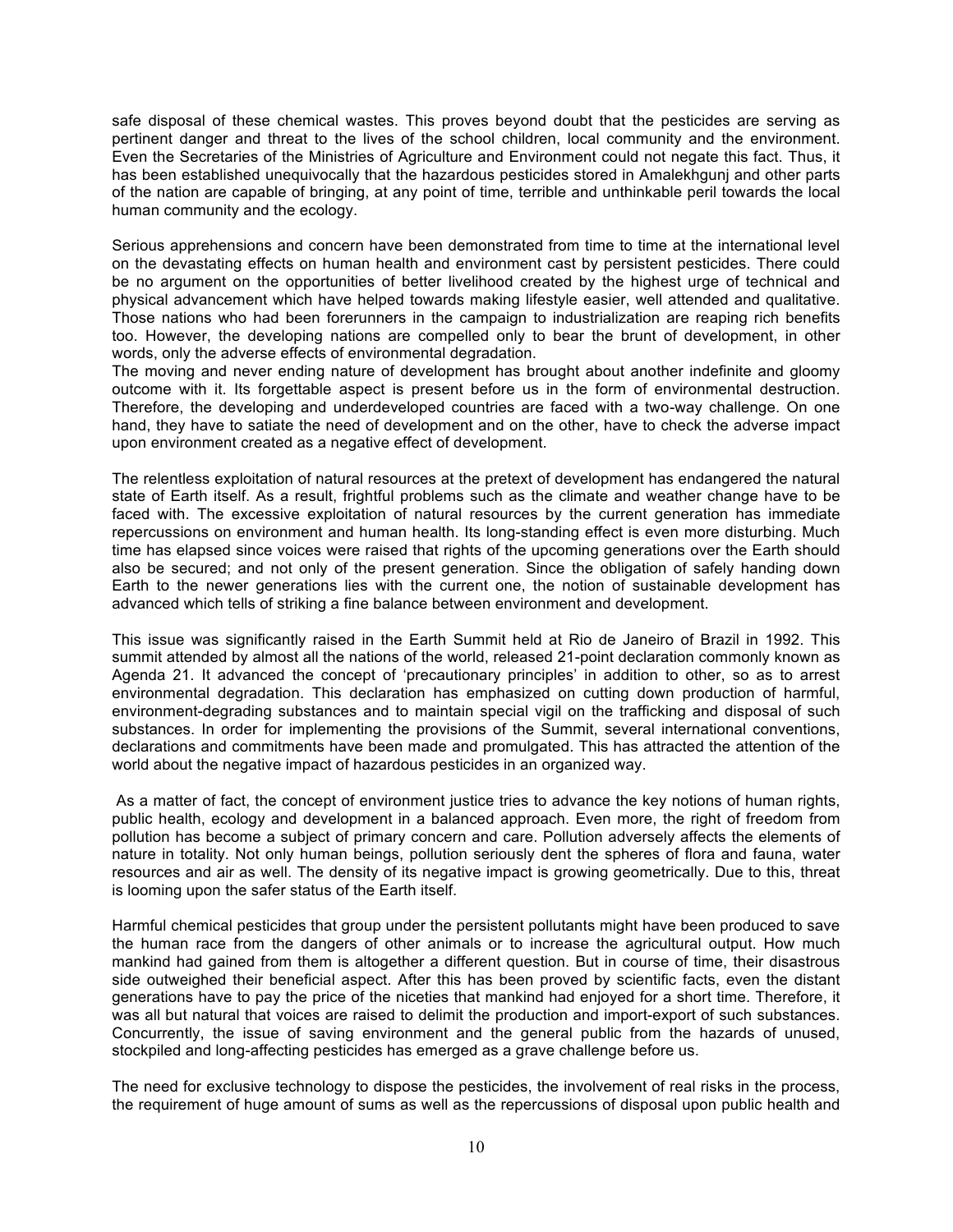ecology have tempted the manufacturing countries to export those poisonous substances to the underdeveloped countries in one or the other pretext; and this practice is flourishing. In order to skip the hurdles in disposal at the local level in developed countries due to the high level of awareness in the people, the developed countries have been scheming to export these persistent pesticides to the third world countries where people's level of awareness is relatively lower, in the names of loan, grant, technical aid, etc. This strategy of the developed countries has resulted in the underdeveloped countries becoming warehouses of these toxic products.

Heeding to the same state of affairs, Basel Conference of Plenipotentiaries was convened on March 20- 22, 1989 at Basel city in Switzerland, with a view to curb the use and trafficking of these toxic wastes. Consequently, Basel Convention on the control of Trans-boundary movements of Hazardous Wastes and their Disposal was signed upon on March 22. However, countries which produce and export such toxics, like the USA, are still reluctant to ratify the Convention. Apart from other things, the Convention has recognized the differences in fiscal and technical abilities between the developed and developing nations. The Convention has also brought to light, the environmental liability to be shared by both sending and receiving nations since the developing countries find themselves unable of disposing the hazardous wastes in eco-friendly method. The Convention has prohibited the export of toxic substances completely from developed countries to the developing ones with a view of disposing them. In the same vein, it also has earmarked full responsibility on the developed nations to safely dispose such wastes if already sent. In order for realizing the provisions of the Convention, various conferences, declarations, treaties and legal documents have been undertaken at the national and international levels.

Basel Convention has defined several technical terms, viz. wastes, Inter-state relocation, disposal, environment-friendly suitable management, to name a few. Article 1 defines- substances which are defined by national and international laws as hazardous and which are included in Schedule 1 of the Convention- as wastes. Similarly, Article 4(2) envisions to reduce the emission of hazardous and other wastes to minimum point possible, to establish sufficient places for the disposal of wastes, to contain the pollution propagated by toxic wastes, and to minimize trans-boundary movement of wastes, to dispose wastes through fair management by saving mankind from the negative impacts of the movement of such toxic substances among others. Article 8 has attributed special accountability to the exporting nations whereas Article 9 speaks of controlling the illegal movement of such hazardous products. Likewise, Article 10 lays down about the international obligation of rendering technical and fiscal assistance to the underdeveloped nations for the purposes of safe disposal of these wastes. Article 12 has also provisioned for a separate protocol to deal with the arrangement of compensation in case accident arises in the process of relocating or disposing hazardous wastes.

The fundamental principle espoused by the Basel convention seems to be oriented towards reducing emission of wastes detrimental against civic health and ecosystem, not emitting as far as possible and locally disposing wastes produced through clean technology.

In the same vein, the Stockholm Convention on Persistent Organic Pollutants (POPs) 2001 has been brought to effect since March 21, 2001 for the purpose of prohibiting the manufacture, use and transportation of persistent pesticides and to dispose them off in an eco-friendly method. From its preamble, it is obvious that the convention came as a result of common international commitment to protect public health and environment from the effects of persistent pollutants. It has completely prohibited the production and use of 12 extremely injurious POPs. 8 types of Organochlorine pesticides, viz. Aldrin, Chlordane, DDT, Dieldrin, Endrin, Heptachlor, Mirex an Toxaphene, 2 variants of industrial chemicals, viz. PCBs and Hexachlorbenzene and 2 other chemicals produced without any purpose namely Dioxin and Furans have been grouped under the heading of POPs. In this regard, it is a matter of grave worry that the persistent pesticides stored in Nepal largely belong to the Organochlorine category as is revealed by the Inventory Report.

The Convention has expected of the countries, party to it, to ban the production, propagation, use and reuse of such persistent pesticides and hazardous industrial chemicals. Likewise, it also has amalgamated the topics of identification, safe storage and eco-friendly removal of such persistent pesticides on the lines of international laws including the Convention itself. The convention, as well, has assimilated the principle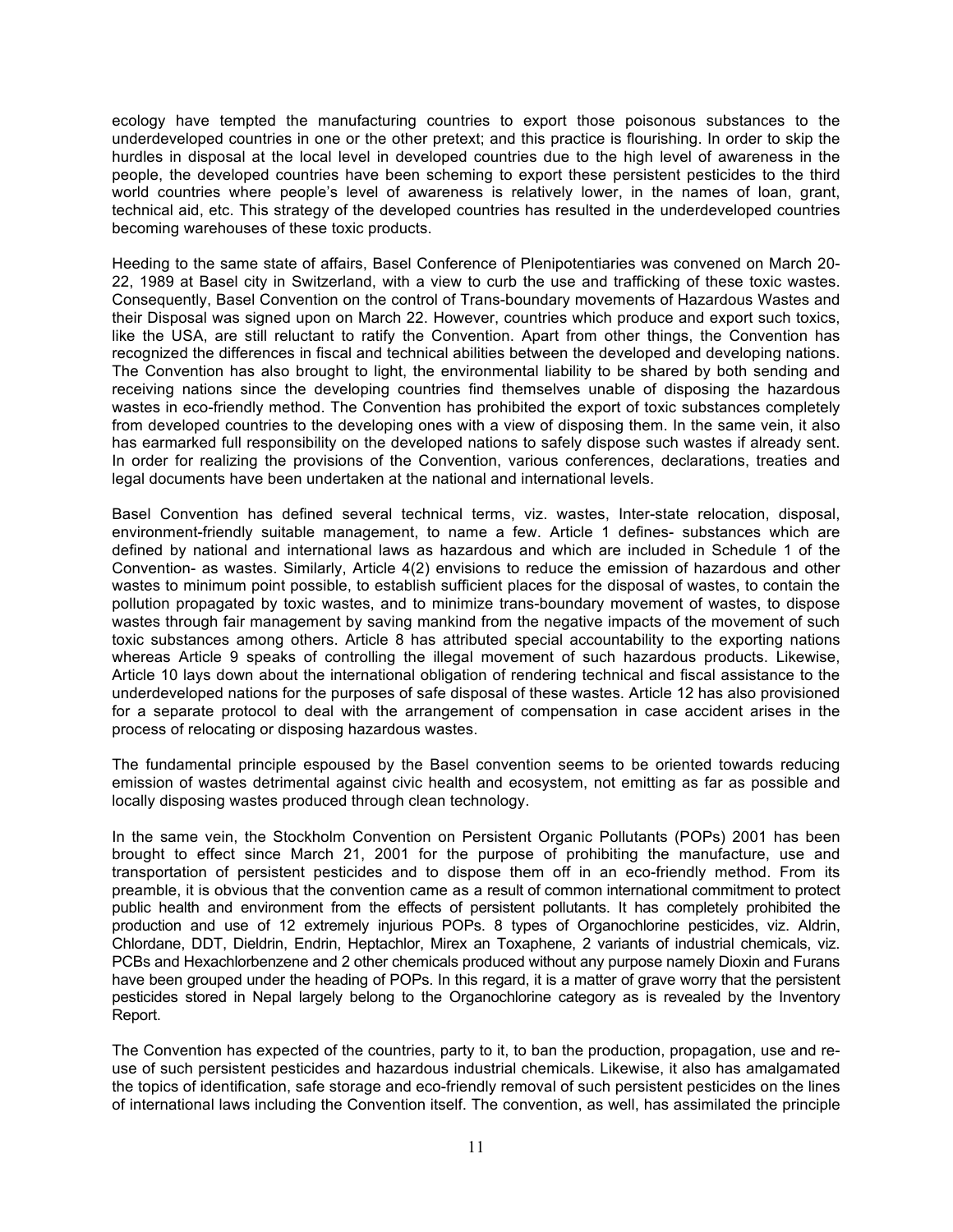and concept of partnership between national and international sectors towards detoxifying places, containers and equipments once holding the toxic wastes, after these are securely disposed off.

Article 3 of the Convention warrants the member states to arrange for legal framework and institutional mechanism for enforcing ban on the manufacture, use and export of POPs and chemical substances. Article 4 deals with the recording and listing of such toxics whereas article 5 pertains to the making of action plan for controlling the use of these pesticides. Article 6 has included the measures to be followed of restricting the use of pesticides as per the action plan. Similarly, Article 7 tells of National Implementation Plans to be prepared by the member states in order to fulfill all of the obligations set forth by the Convention.

Nepal has ratified the Basel Convention on January 13, 1997 and the Stockholm Convention on October 13, 2006 and hence has become a party to them. In this scenario, as per Section 9 of the Treaties Act, 2047, the obligation to implement the Convention befalls on the Government of Nepal.

After it has been established beyond doubt that the pesticides stationed insecurely in Amalekhgunj as well as other parts of the country are hazardous and extremely dangerous, now it has become necessary to decide and analyze the 2nd question about ascertaining on whom lies the responsibility to safely dispose those pesticides.

Since the right to live in a clean environment is itself embedded in the right to life granted in Article 12(1) of the formerly prevalent Constitution of the Kingdom Of Nepal, 2047, polluted environment amounts to the infringement of this right. This precedent has been propounded by the Court in leading environmental cases such as the Godavari Marbles and the Bagmati pollution. In other words, this Court has been expressing serious concern and interest for environmental justice since long ago.

While filing this petition, Constitution of the Kingdom of Nepal, 2047 was in force. So claims were made standing on it. However the right to life has also been guaranteed by the current Interim Constitution of Nepal, 2063 as well. Moreover, additional safeguards have been made in the form of Article 16 which relates to the right to clean environment. Therefore, in the wake of unsafe storage of toxic chemicals till now, the obligation of the State to save environment and public health from its hazards is constantly existent. Hence, it is the responsibility of the State to ensure the rights to life and life in a clean environment, conferred to the citizens of Nepal by the current Interim Constitution.

Reading through the provisions of Article 12(1) of Interim Constitution of Nepal, 2063, it has been established that every person shall be entitled to a respectable living and no laws shall be enacted so as to award the capital punishment. Likewise, the right of every person to live in a clean environment has been attributed in Article 16(1). This way, the current Constitution has tried to ensure the right of decent livelihood in more liberal terms as compared to the previous one. To add on that, by assimilating the concept of environmental justice, it has accepted the right to live in a clean environment as a fundamental right in itself.

However, the mere mentioning of decent livelihood in the Article of the Constitution, itself, does not lead to its guarantee. So in order to realize that Right, it is the duty of the State to remove hurdles and challenges on the way to human existence. But, on going through the context raised in the given petition, State responsibility to eliminate the obstacles on the right to life of people- does not seem to be fulfilled. Moreover, the State itself is seen playing with the lives of unsuspecting school-going children and innocent citizens by stockpiling hazardous pesticides unsafely at their premises.

In the same way, the significance of the right to live in a clean environment guaranteed by Article 16(1) of the Constitution also cannot be underplayed. There is no doubt that the awakening towards environmental justice has taken up the present shape only after the assistance and initiative offered by the UN and its specialized agencies. Voices are being raised vigorously since the 1970s in this regard. The tireless efforts and awareness of the countless civilized inhabitants of the world has added boost to the movement for environment conservation. The main aim of this campaign is not only to maintain balance of the world ecology but it also amalgamates the objective of safe handover of Earth to upcoming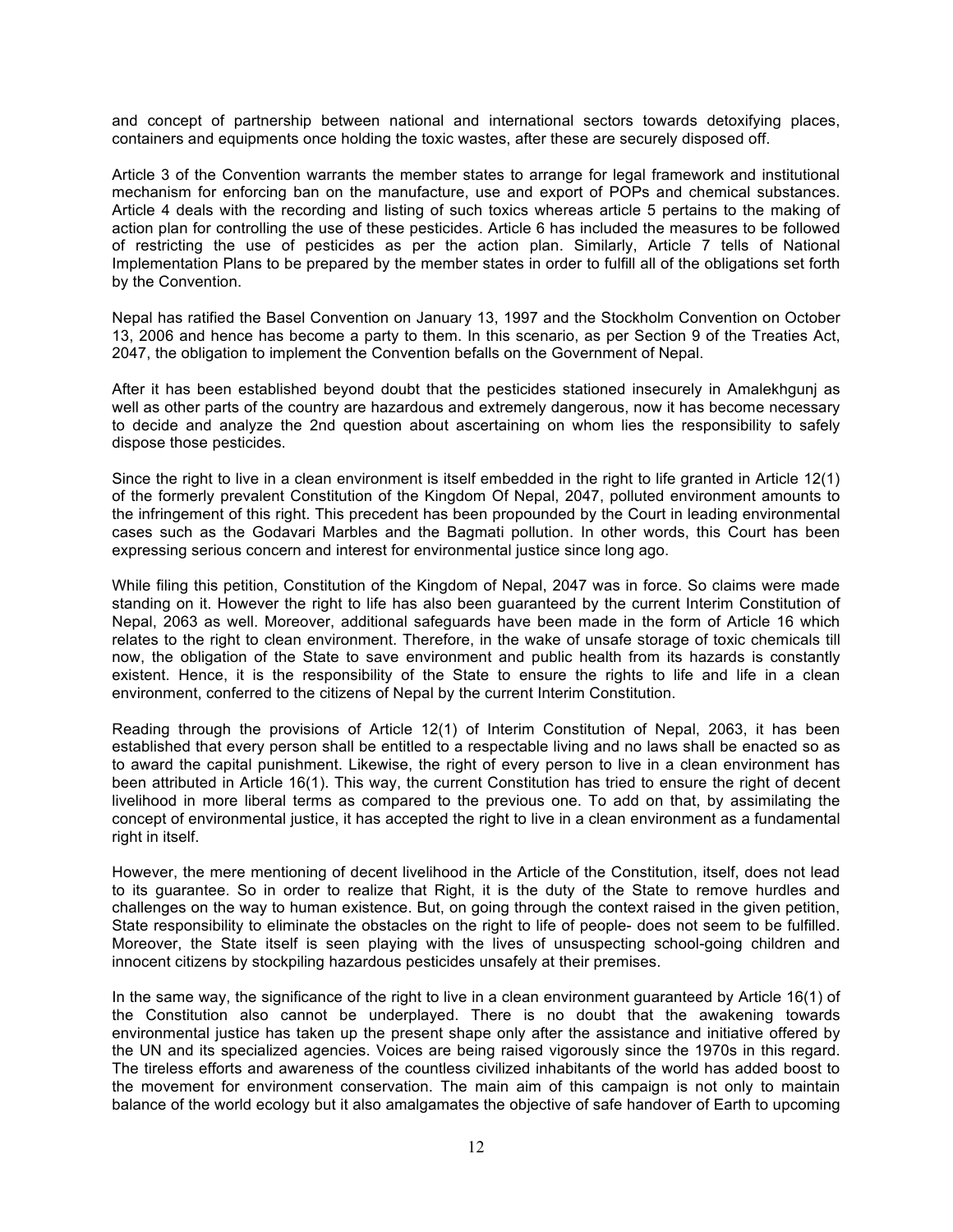successive generations. The founding pillars of our constitutional provisions stem up from the background of concern, worries and interest towards the environment staged in national and international scenarios. Hence, it is an obligation of the State to ensure a person's right to life in a clean environment. If the State, which is entrusted with such responsibility, itself, creates a venomous environment by damaging the environment and violating a person's right to life in a clean environment, then it cannot be construed as the State fulfilling its duty towards the citizenry.

To provide the right to health for Nepalese citizens, according to Article 16(2) of the Constitution is also a responsibility of the State. Still it is seen that the pollution resulting from the insecure storage of harmful pesticides in Amalekhgunj is taking a toll on the health and lives of local students and community. The citizens are compelled to bear health related ailments even for the mistake they have not committed and are forced to cough out monetary resources by themselves for their treatment, apart from being impelled to frequent hospitals by obstructing their daily chores. This amounts to the violation of other fundamental rights endowed to the citizens apart from the right to health. The locals suffering from poverty and scarcity might also be short of adequate sums for the treatment of pesticide-induced diseases. Huge sums of money may be needed as such ailments cannot be treated at the local level and the locals have to visit far-flung, well-equipped hospitals and health centers. Long-going treatment by the people who are dependent on daily wages to make both ends meet may face starvation on account of this.

A parallel risk is that the soil, after being polluted by the chemicals, may adversely affect agricultural production. The effect of the hazardous wastes may contaminate underground water which will produce water unfit for consumption. The contamination can also pollute surface sources of water and thus the source of water for local community is also in the risk of destruction. The matter should be taken with utmost seriousness as, if the fumes of pesticides are blown over in the air, not only the locals, but also a huge population of far-flung places will be in the grip of health hazards and the whole environment shall be contaminated. But it seems only token measures are taken upon studying the written replies of the respondents. From this it is deduced that the State has not only failed in protecting the health of its citizens and the environment, but also the State's role has been seen as retro-productive or negative towards guaranteeing its citizens the fundamental right to health.

Under Article 35(5) of the Constitution, the State has followed the policy of undertaking adequate measures to keep the environment clean and to accord priority in raising awareness among the masses towards environmental hygiene. This subject is incorporated in the policy with a view to promote the rights to life and life in a clean environment, established as the fundamental rights. So it is not only desirable but mandatory as well that the programmes of the State address this issue.

The Environment Protection Act, 2053 which came with the objective of implementing the abovementioned fundamental right to life in a clean environment, has provided for various steps to protect persons from environment pollution. Section 7 has forbidden pollution which can pose remarkable negative impact on the environment or which can endanger the livelihood and health of public. Besides, in Articles 3, 4 and 5, there is a provision for preliminary environment impact assessment (EIA) to be conducted prior to any works related with development and construction. Meanwhile, on the lines of this arrangement, in Schedule of Environment Protection Rules, 2054, preliminary environment evaluation (PEE) has been prescribed for acts leading to either of the following: a) importing pesticides amounting from 1 up to 10 tons, b) Trading, storing and disposing of pesticides ranging from 200 kgs to 1 ton and c) Using of pesticides ranging from 100 kgs to 1 ton in a single, particular place. Similarly, compulsory environment impact assessment (EIA) has also been prescribed for acts leading to either of the following: a) importing pesticides amounting to more than 10 tons, b) irading, storing and disposing of pesticides amounting to more than 1 ton, c) using of pesticides amounting to more than 1 ton in a single, particular place and d) establishing pesticidal plant or doing other works related to pesticides.

In the same manner, in order for managing and regulating the import, export, trade and use of pesticides, Biocidal Pesticides Act, 2048 is also in existence. Section 2 of the Act arranges for the formation of a Pesticides Committee whereas Section 5 has laid down the powers and duties of the same committee which includes framing policies relating to pesticides. Likewise, Section 7 has separately provisioned for a Pesticides Registrar for laying basis to the appropriate and rationale use of such hazardous chemicals.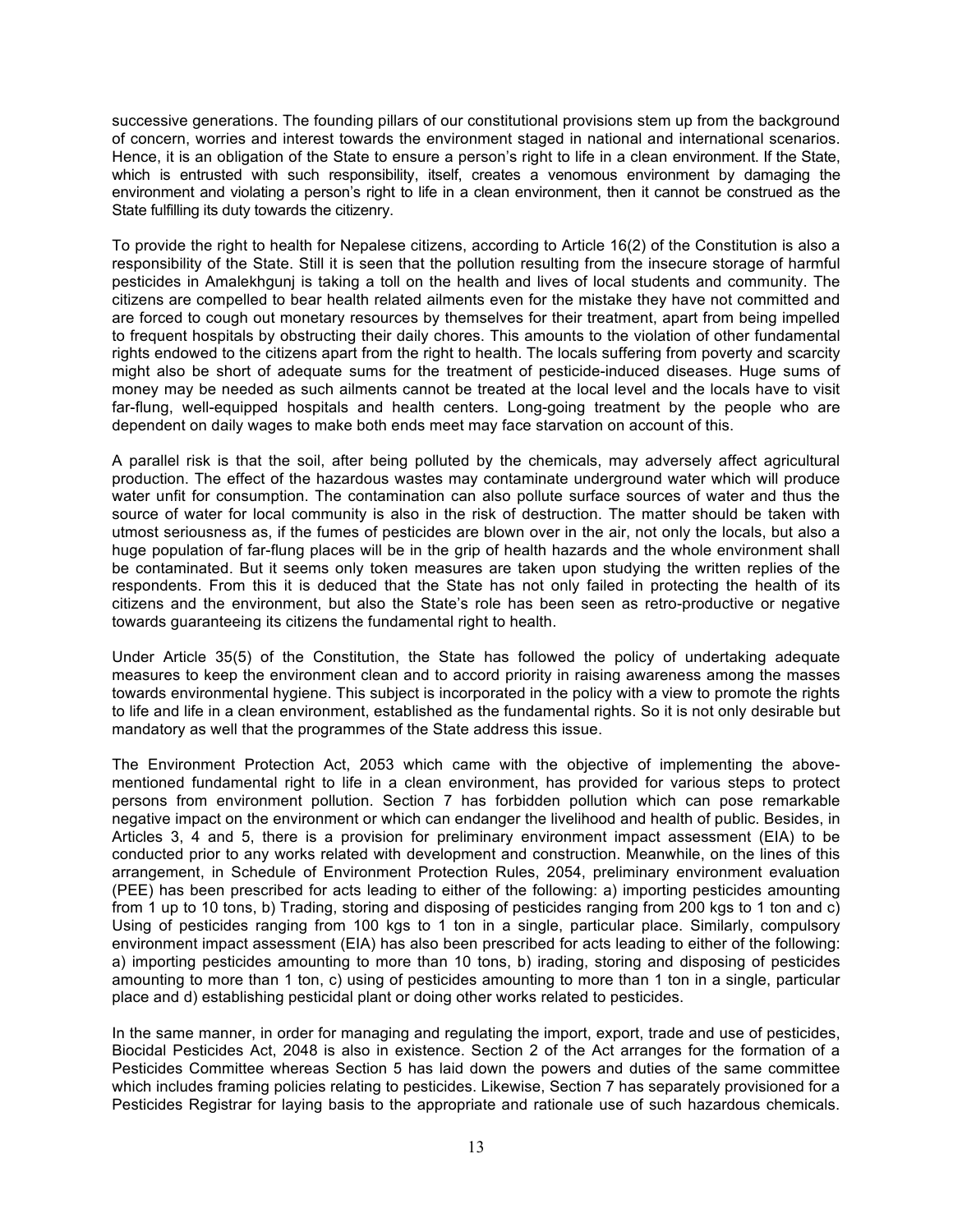But it is not seen from the respondents' side that they have delivered with the legal obligations with which they are endowed upon.

As per the requirements of the Stockholm Convention on Persistent Organic Pollutants (POPs), 2001, National Implementation Plans (NIPs) need to be drafted and submitted by the developing nations, which are unable to dispose the hazardous wastes on their own, after collecting records of such pesticides-for their safe disposal. In the absence of such plans, they cannot avail of the international financial and technical assistance to remove such toxics. Nepal, falling short of such technical and financial abilities, is unable to dispose the wastes on its own, as mentioned in the written replies of the respondents. As such, a POPs Enabling Project is running under Ministry of Science and Technology and a record of the outdated persistent pesticides seems to have been made, following the Inventory Report of that Project. At this premise, the information and commitment communicated by the Secretaries before the Bench that such a National Implementation Plan is being made and that the task of safely disposing the pesticides will be complete within a year are praiseworthy. But this Court wants to see the commitment transformed into reality.

Although the exact what, which, when, where from and how much these hazardous, persistent pesticides were imported unknown.However,it seems that they were imported as per the planning of eradicating malaria and alleviating poverty by increasing agricultural output, as part of the agro-loans, donations and assistance from the international community. The pesticides which are able to devastate mankind and the whole environment were banned in the countries of their origin even by the time of their export to Nepal. Still, they were sent to impoverished nations like Nepal as forced loans. From this predicament, it becomes crystal clear how the developed nations enslave the developing ones in the name of assistance. If all the concerned parties learn lessons from this debacle, then it is expected that the Nepalese people will not have to suffer again in this way.

This quandary can be a shining example of how the rich and technologically strong nations, have, on the pretext of international aid, conspired for the vermin. But, the list of such international support has ever expanded since. A plethora of such identical events in recent times have made it clear that by learning lessons from these incidents, we should accept foreign aid only after going through the details and intent, not only focusing on the cover. The dire need of the developing nations for financial and technical assistance and tendencies as well as plight of the governments and people of such countries, i.e. becoming restless for external grants, accepting virtually anything in the name of aid, trusting on the stated facts without probing and receiving goods and technologies without any skepticism, shortage of knowledge, information and labs if a need arises for the testing of such goods or services, lack of legal, policy and institution back-up to regulate such processes, dearth of knowledge among the decisionmakers and their myopic vision of not foreseeing distant interests, absence of sense of accountability, adhoc-ism regarding disaster management and prevention, attaching less priority to allocate financial resources, etc. are at the heart of such predicaments. The outcome of the same has come up in today's shape.

Environmental justice embodies the concepts of preserving sources and means of a nation, establishing judicious reach of the maximal population and the equitable distribution of the benefits caused by the development of natural resources. While talking about the conservation of resources, the freedom from pollution comes at the first leg. However, due to the continual presence of pesticides in Amalekhgunj, it has been found that the State, in the process of importing, using in the name of agriculture or whatsoever and in attempting for disposal, has failed to show up the required concern and accountability as was expected from it. Even when negative effects were inflicted on the standard of living of the local population and even when they were forced to live in a environmentally-deteriorating situation, no program of compensation or damages has been announced. Ever since the import of the toxic pesticides, numerous governments came and went, several changes had been effected in administrative leadership as well, but nobody had to bear the accountability of not heeding to the plight of locals. If such non-obedience, neglect and irresponsible sentiments persist, then not only the current problem will remain unresolved, but nobody can also refute the reprisal of such events in future, Especially, until the bureaucracy does not become honest, competent and accountable, incidents of this nature will continue to happen.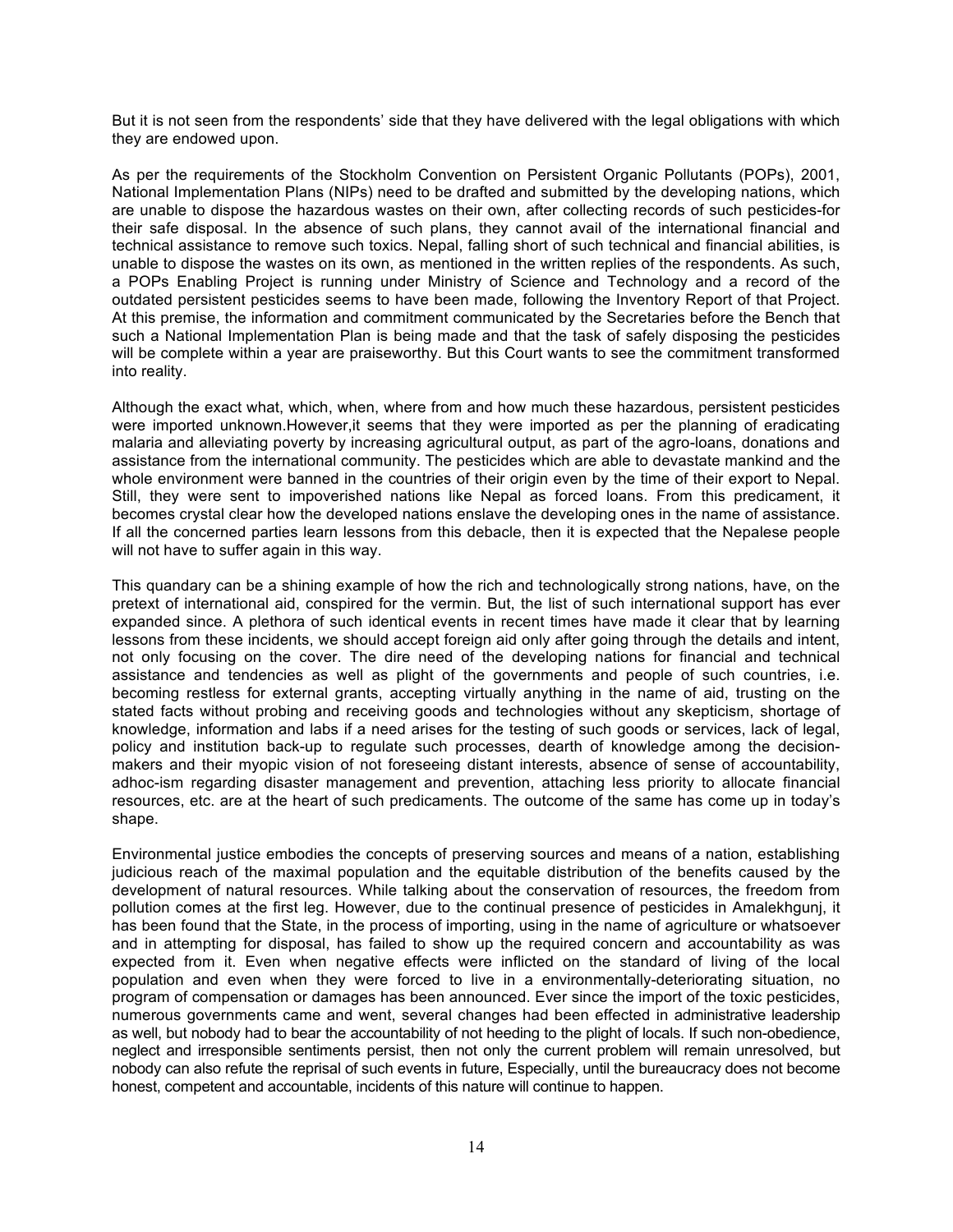The subject of environmental degradation is such that it affects the poor and disadvantaged class more than the rich and privileged ones because they do not have enough of alternatives. This holds true in cases of both people and nations. Therefore, the State should, in matters like this, design action plan and guidelines at a macro level and guarantee its rigorous implementation. Otherwise, environmental violence will occur from the local to international level and, the environmental culprits shall walk scot-free and they will keep on reinforcing environmental injustice. That is why, to save the present and future generations of human beings from this vicious circle, the need has aroused to implement concrete and result-oriented programmes at the earliest.

While looking at the context of this case, from the written replies of the respondents, it becomes explicit that Nepal truly lacks the ability to safely dispose the chemicals in an eco-friendly manner. Now it has become paradoxical and unfortunate that even an institutional memory is not available on why, when and how the pesticides-resembling the Kala-Kut -a deadly poison mentioned in the mythology- were brought to Nepal. Now the citizens and the school children residing in Amalekhgunj and elsewhere are left with no option than to curse the contemporary Nepalese officials who were responsible of importing such persistent and devastating pesticides without even understanding the needs and uses for the nation.

By realizing the weaknesses and mistakes of the past and by pledging at least not to repeat such flaws in the future that affect public well-being and environment, environmental justice could be deemed to have been made towards the upcoming generation. The worry and concern for the day are to diminish the illeffects of these toxics and to dispose them securely. There can be no dispute on the fact that this task has to be finished in an environment friendly way and at the earliest. However, it is not the task of the Court to specify the procedure as it is a matter of detailed technicality. The concern of the Court lies on the need of urgent disposal of the hazardous chemicals without damaging on environment and human health, according to the standards set by international conventions and on the protection of mankind and ecology from the hazards of these toxic substances. In the same vein, in the process of disposal of these pesticides, if any harm is to be done to the health of the local community and its environment, the government should arrange for appropriate compensation as well. For this, a survey and recording of the negative effects upon the natural resources, health and agriculture should also be taken up as an indispensable component of disposal and management.

Hazardous pesticides as such are capable of explosion, leakage, and propagation anytime during the processes of packaging, repackaging or disposal. The need to exercise precaution stems from the 25 year old Bhopal Gas Accident in which a storage tank of Union Carbide plant, owned by an American company started leaking that caused enormous damage to the lives and property as well as inducing massive environmental damage. In the Bhopal accident, 15 thousand people lost their lives, several thousand others became crippled for life, environment got severely contaminated and the ill-effects are still emanating. The victims of that tragedy got only nominal compensation, the operating company could not be made wholly responsible and the sterilization and detoxification of the impact area was not done properly. For this, the Indian government still draws flak every now and then from its citizens.

Even in our context, the situation has come to seriously mull over the Indian experience. But, on seeing the written reply furnished by the Office of the Prime Minister and Council of Ministers which stands as the office of the chief executive of the nation, nothing can be found reflecting such caution or alertness. Harmful and persistent pesticides are stockpiled in giant proportions unsafely in various parts of the nation which can prove catastrophic to the health of the general public and the environment. But, there is no institutional memory as to the factual data relating to the purpose, date of import and quantity of the same. Neither there is any vision on how to stock and dispose them securely nor is any pro-activeness on how to mobilize international support. No apprehension is there on the damaging effects of the chemicals upon the local populace, school children and the ecology. The petitioners, on their own initiative, have unraveled this problem and tried to open up the eyes of the government. Notwithstanding this, quite paradoxically, the respondents have demanded to quash the writ petition on grounds of unconcerned parties being made respondents. This brings to light, the ghastly negligence of the state apparatus towards the right to life in a clean environment evoked by the irresponsible thinking, negligence and laxity concerning environment.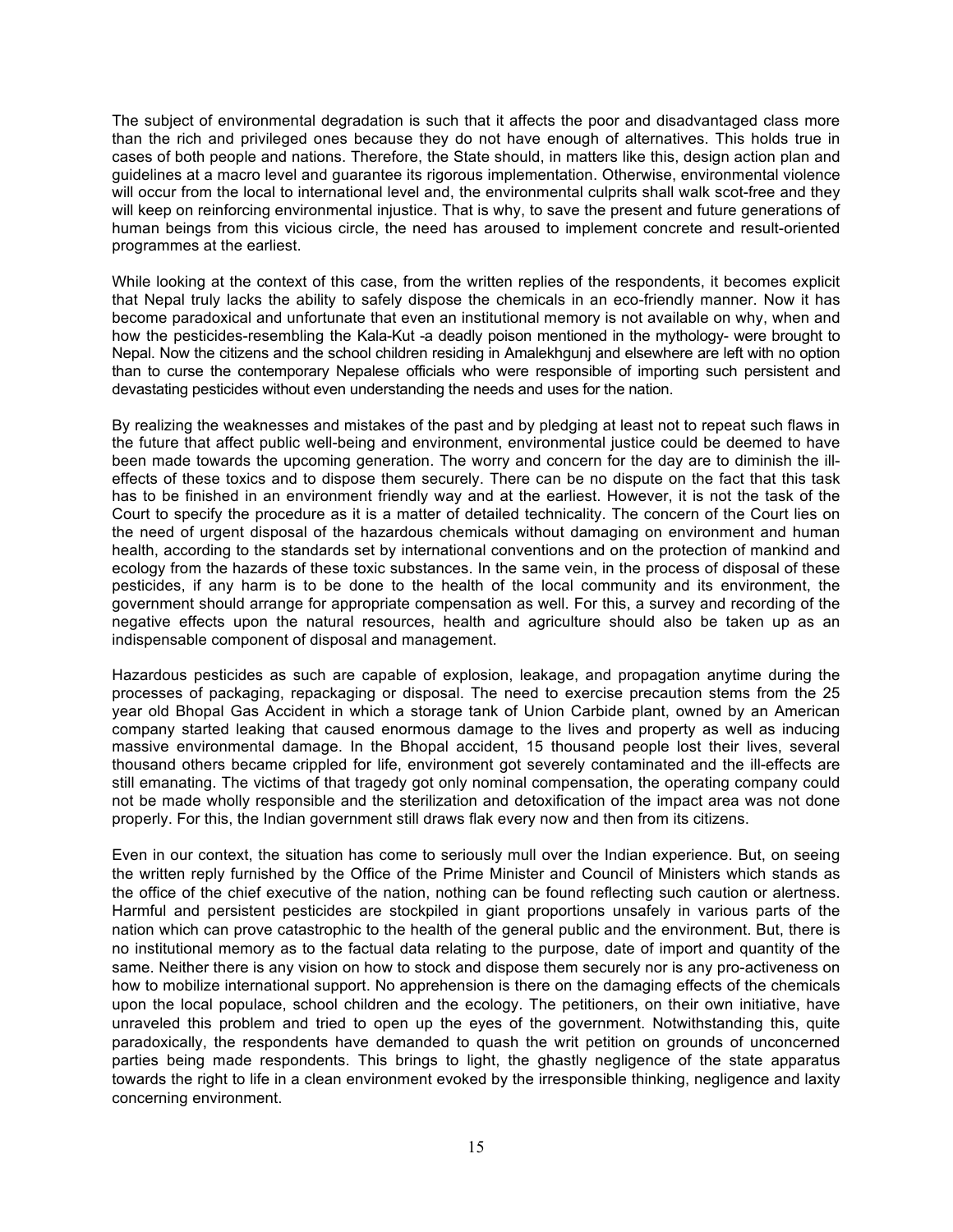Therefore, the Government of Nepal is left with no other option than to sincerely proceed towards the implementation of commitment showed before international community and the Constitution. Rather than evading responsibility and shifting blame on others, it should urgently involve in the process of speedy and eco-friendly disposal of the toxic wastes and its management. For this, besides other considerations, a mechanism has to be set up with enough financial and technical resources so as to compensate the damage done or might be done to the local community and environment by the consequences of the hazardous wastes.

Only bickering about the mistakes done in the past will not contribute to problem solving. The single most vital concern for today is how to save mankind and environment by safely disposing those pesticides. By going through the written reply submitted by the Ministry of Science and Technology, the removal of such pesticides housed across Nepal is very complicated and challenging. To safely dispose these toxic chemicals in an eco-friendly manner, they need to be burned in at least 1200-1500 degree centigrade in an incinerator for 1-2 seconds. Furthermore, to check the spread of fumes and gases that are produced after the burning a device needs to be installed in such incinerator so that the poisonous fumes are absorbed therein. The technological arrangement as such is lacking in Nepal. Therefore, the only option available is to send the pesticides to European or other countries with such incineration plants. Moreover, the technology of packaging and repackaging of the pesticides so that they can be safely moved elsewhere also does not seem to be available in Nepal.

Since there is tradition among the technologically challenged countries to send the pesticides or other toxic substances to more technologically competent nations, there is no reason on Nepal not doing the same. As a matter of fact, it is a subject of primary obligation as well as international liability on the part of exporting country to safely dispose such hazardous substances. Therefore, necessary leverage should be exercised for that.

The petitioners, in their petition, have alleged that despite the interest shown by Green Peace and the umbrella organization of pesticide manufacturing companies-Crop Life International, the Government of Nepal did not give sufficient heed to it. Nepal should cordially invite such assistance. The stance of international power centers and economic powerhouses of manufacturing pesticides that are extremely injurious to the flora, fauna and ecology and their propensity to shift this unwanted liability on the poor and underdeveloped nations is condemnable as well as regrettable. The international community should come forward to accept the responsibility of its ghastly mistake. When the international community is lending a helping hand, Government of Nepal should also leap forward by partnering in the process, for the safe management of these pesticides which are proved to be dangerous from the perspective of welfare of mankind and environment conservation.

Upon deciding the final question of whether or not an order as requested in the petition is to be issued, it came without contention that the outdated, persistent pesticides stored in Amalekhgunj and elsewhere of the nation are hazardous substances capable of causing imminent danger to the human health and environment. The contemporary Constitution of the Kingdom of Nepal, 2047 as well as the current Interim Constitution of Nepal, 2063 have guaranteed the natural right to life and have accepted the right to life in a clean environment as a fundamental right in itself. Hence, the State's responsibility is witnessed in honouring, obeying and fulfilling that right. In the same manner, it is mandatory that the State mobilize all channels, political and diplomatic, to assume responsibility espoused by international treaties and conventions. This equally holds true in dealing with the circumstances induced by international community or foreign nations. Therefore, under the obligations towards helping the developing countries in safe disposal of such pesticides as set by the Stockholm Convention on Persistent Organic Pollutants (POPs), 2001 and Basel Convention on the control of Trans-boundary movements of Hazardous Wastes and their Disposal, 1989, it is liability of the international community as well and in order to garner such support, the State side itself should be actively involved.